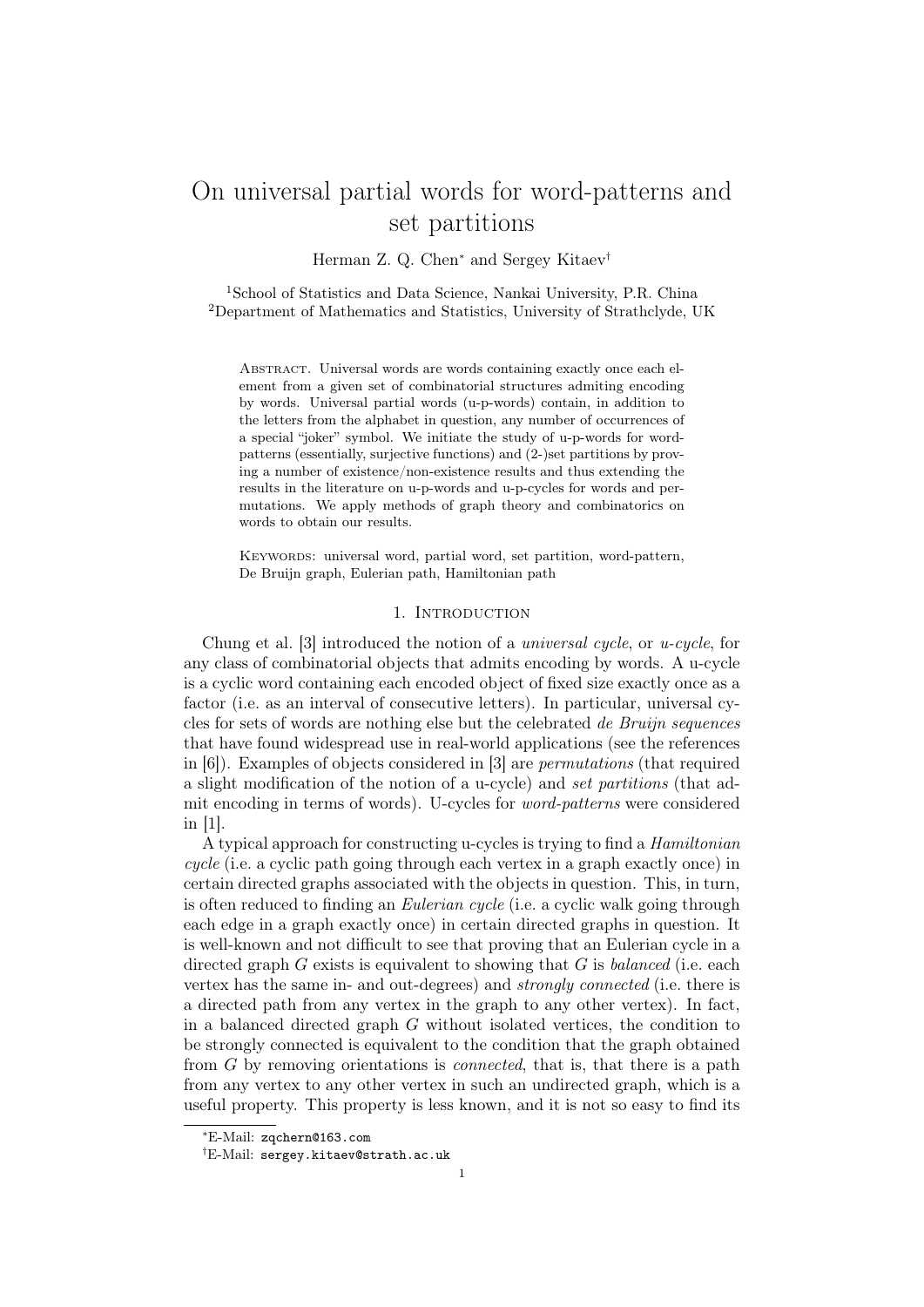proof in the literature. Taking into account that the property is crucial for this paper, we sketch a proof of it in Section 1.2.

The non-cyclic version of a u-cycle is known as a *universal word*, or *u-word*. Construction of u-words is often reduced to proving that certain graphs either have a *Hamiltonian path* (defined similarly to a Hamiltonian cycle where the requirement to begin and end at the same vertex is dropped), or an *Eulerian* path (defined as an Eulerian cycle, but dropping the requirement to begin and end at the same vertex). An Eulerian path in a directed graph G exists if and only if (i) each vertex of  $G$  has the same in- and out-degrees, except for two vertices, one of which has an extra edge coming in, and the other one has an extra edge coming out, and (ii) the graph obtained from  $G$  by removing orientations is connected. In this paper, we will use this characterization to prove the existence of an Eulerian path.

It is worth noting that while constructing u-cycles for set partitions in [3], the authors met an obstacle with the "lifting" an Eulerian cycle in question to a u-cycle, because of the requirement that the beginning of such a u-cycle must be compatible with the end of the u-cycle. In particular, in the case of  $n = 3$  the obstacle was non-avoidable, resulting in non-existence of u-cycles for set partitions in this case. We also refer to [5] for recent work on u-cycles for set partitions. In the context of u-words though, which are the subject of interest in this paper, there are no issues related to the "lifting", as we do not need to worry about compatibility of the beginning and the end of a word in question. Thus, each step in an Eulerian path will result in a straightforward unique prolongation to the right by the minimum available letter of a word to be constructed.

U-cycles and u-words provide an optimal encoding of a set of combinatorial objects in the sense that such an encoding is shortest possible. However, as is discussed in [2] for the case of de Bruijn sequences, one can still shorten u-cycles and u-words by using non-deterministic symbols and obtaining, respectively,  $u-p-cycles$  and  $u-p-words$  standing for universal partial cycles and universal partial words. The studies in [2], mainly related to binary alphabets, were extended in [4] to the case of non-binary alphabets. In [6] different ways to shorten u-cycles and u-words for permutations were considered.

This paper deals with natural steps to further develop the theory of ucycles/u-words and u-p-cycles/u-p-words. We prove a number of existence/ non-existence results on u-p-words for word-patterns (essentially, surjective functions) and (2-)set partitions obtained in two different ways depending on the notion of the non-deterministic symbol. In one of the cases such a symbol is context-dependant, in the other case it is context-free.

1.1. Basic definitions and examples. For an alphabet A, we let  $A^n$  denote the set of all words of length n over A. A factor in a word  $w =$  $w_1w_2\cdots w_n$  is a subword of the form  $w_iw_{i+1}\cdots w_j$  for  $1 \leq i \leq j \leq n$ . We say that a word w covers a word u if u occurs in w as a factor. We use  $*$ <sup>i</sup> to denote a factor of length i with arbitrary letters in A. For a letter  $x$ , we let  $x^n$  denote the word  $x \cdots x$ , where x is repeated n times. Assuming an ordered alphabet, the *complement* of a word  $w$  is obtained by replacing each *i*-th smallest letter of w by the *i*-th largest letter of w. For example,  $31446$ is the complement of 46331.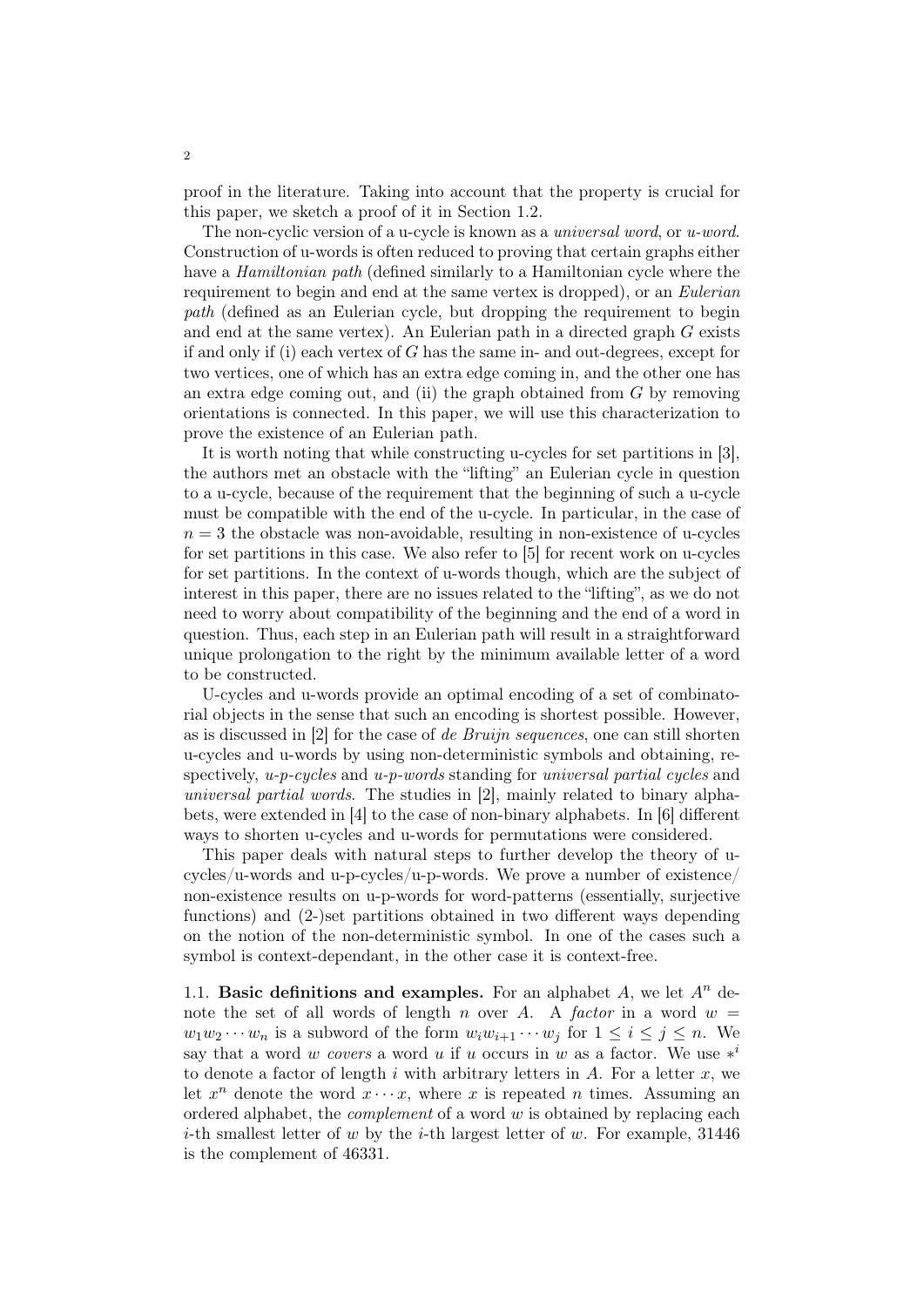A word-pattern is a word containing each of the letters in  $\{0, 1, \ldots, \alpha - 1\}$ for some integer  $\alpha \geq 1$  at least once. Thus, a word-pattern of length  $k \geq \alpha \geq 1$ 1 is essentially a surjective function from the set  $\{1, 2, \ldots, k\}$  (representing positions) to the set  $\{0, 1, \ldots, \alpha - 1\}$ . For example, 1130231 is a wordpattern, while 20041421 is not (a 3 is missing). A set partition is a grouping of the set's elements into non-empty subsets, in such a way that every element is included in one and only one of the subsets. Note that any word  $w_1w_2\cdots w_n$ encodes a set partition of  $\{1, 2, \ldots, n\}$ . Indeed, we can let i and j be in the same subset if and only if  $w_i = w_j$ . Of course, such an encoding is not injective as, for example, 12121 and 21212 encode the same set partition  $\{\{1,3,5\},\{2,4\}\}\$ . One can define a *canonical encoding* of a set partition to be a word over  $\{1, 2, \ldots, m\}$  with each letter occurring at least once, such that the leftmost occurrence of a letter  $i$  is to the left of the leftmost occurrence of the letter  $i + 1$  for  $1 \leq i \leq m - 1$ . We let  $cf(w_1w_2 \cdots w_n)$  denote the canonical encoding of the set partition encoded by a word  $w_1w_2\cdots w_n$ .

We use different alphabets to denote word-patterns and encodings of set partitions by two reasons. First of all, having binary word-patterns over  $\{0, 1\}$  we can use verbatim the results in [2], while having encodings of *binary* set partitions (i.e. set partitions with at most two parts) and 2-set partitions (i.e. set partitions with exactly two parts) over  $\{1, 2\}$ , we are consistent with [3]. Also, we want word-patterns to look differently from encodings of set partitions to avoid any confusion.

Let A be an alphabet. A partial word, or p-word, is a word over  $A \cup \Diamond$ , where  $\diamond \notin A$ . Normally, in the context of universal partial cycles or words, every occurrence of  $\diamondsuit$  can be substituted by any letter from A, so we can think of  $\diamond$  as a 'joker' or 'wildcard' symbol. Formally, we define  $A_{\diamondsuit}$  :=  $A \cup {\Diamond}$  and we say that a word  $v = v_1v_2 \cdots v_n \in A^n$  appears as a factor in a word  $u = u_1 u_2 \cdots u_m \in A_{\diamond}^m$  if there is an integer i such that  $u_{i+j} = \diamond$ or  $u_{i+j} = v_j$  for all  $j = 1, 2, ..., n$ . In the cyclic setting we consider the indices of u in this definition modulo m. For example, for  $A = \{0, 1, 2\}$ . the word  $v = 120$  occurs twice as a factor in the p-word  $u = 120 \diamond 200$ because of the factors 120 and  $\Diamond$ 20, whereas v does not appear as a factor in  $u' = 11 \diamond 210 \diamond$ . Such  $\diamond$ s are *context-free* in the sense that they only depend on the alphabet A. However, in this paper, we also deal with *context*dependent  $\Diamond$ s, where only certain letters, depending on the neighbouring letters, can be used instead of a  $\Diamond$  (details of this are given below).

The notions of u-words and u-cycles extend straightforwardly to u-p-words and u-p-cycles, respectively. The simplest example for a u-p-word for  $A^n$ is  $\Diamond^n := \Diamond \Diamond \cdots \Diamond$ , the word consisting of  $n \Diamond s$ , which is called trivial. A few more examples/non-examples of u-p-words over the binary alphabet  $A = \{0,1\}$  are as follows. We have that  $\diamond \diamond 0111$  is a u-p-word for  $A^3$ , whereas  $\Diamond \Diamond$ 01110 is not a u-p-word for  $A^3$ , because replacing the first two letters  $\diamondsuit$  by 11 yields the same factor 110 as the last three letters. Similarly, 0 $\Diamond$ 1 is not a u-p-word for  $A^2$  because the word 10 in  $A^2$  does not appear as a factor (and the word 01 in  $A^2$  appears twice as a factor).

The focus in this paper is u-p-words with a single  $\Diamond$  (whenever possible, we provide comments for the case of more than one  $\diamond$ ). Note that applying the complement to a u-p-word/u-word or a u-p-cycle/u-cycle (that inherits

3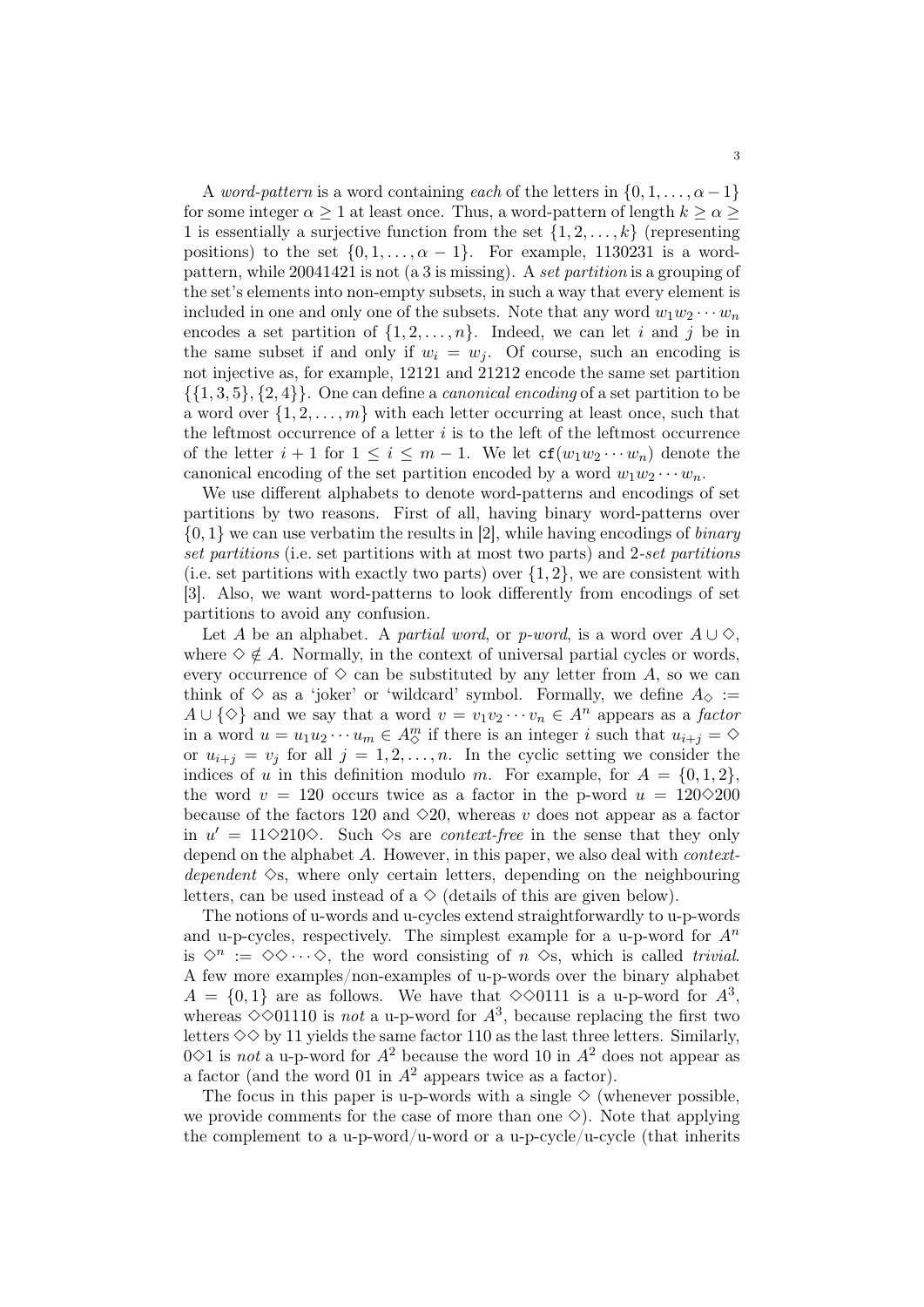| $\boldsymbol{n}$ | $\boldsymbol{k}$ |                                              |
|------------------|------------------|----------------------------------------------|
| 1                | 1                | ♦                                            |
| $\overline{2}$   | $\mathbf{1}$     | $\diamond$ 01                                |
|                  | $\overline{2}$   |                                              |
| $\overline{3}$   | $\overline{1}$   | $\diamond$ 0011010                           |
|                  | $\overline{2}$   | 0 $\diamond$ 01100                           |
|                  | 3                |                                              |
|                  | $\overline{4}$   |                                              |
| 4                | $\mathbf{1}$     | $\diamond$ 0001110100101100                  |
|                  | $\overline{2}$   | 0 $\diamond$ 01001101110000                  |
|                  | 3                | 01 $\diamond$ 011100001010                   |
|                  | $\overline{4}$   |                                              |
|                  | $\overline{5}$   |                                              |
|                  | 6                | 01100 $\diamond$ 01110100                    |
|                  | $\overline{7}$   |                                              |
|                  | 8                | 001110 $\diamond$ 0010110                    |
| 5                | $\overline{1}$   | $\diamond$ 000011110111001100010110101001000 |
|                  | $\overline{2}$   | 0 $\diamond$ 0101100000110100111011110010001 |
|                  | 3                | 01 $\diamond$ 01100000100011100101011110100  |
|                  | $\overline{4}$   | 011<011110000010100100011010110              |
|                  | $\overline{5}$   |                                              |
|                  | 6                | 00101 $\Diamond$ 001001110111100000110101    |
|                  | 7                | 010011 $\diamond$ 01000001010110111100011    |
|                  | 8                | 0100110 $\Diamond$ 0100000111001011110110    |
|                  | 9                | 01110010 $\diamond$ 011110110100110000010    |
|                  | 10               | 010011011 $\diamond$ 01000111100000101011    |
|                  | 11               | 0101000001 $\diamond$ 0101111001110110001    |
|                  | 12               | 01010000011 $\diamond$ 010110111100010011    |
|                  | 13               | 001001101011 $\Diamond$ 00101000001111011    |
|                  | 14               | 0010000011011 $\Diamond$ 0010100111101011    |
|                  | 15               | 01010000010011<010110111100011               |
|                  | 16               | 001000001101011 $\diamond$ 00101001111011    |

Table 1. Examples of u-p-words for binary word-patterns of length *n* with a single  $\Diamond$  at position *k* from the beginning or end for  $1 \leq n \leq 5$  and all possible values of k (u-p-words where the  $\diamond$  is closer to the end of the word than to the beginning can be obtained by reversal). A dash indicates that no such u-p-word exists.

 $\Diamond$ (s) keeping them in the same position(s)) we obtain a u-p-word/u-word or a u-p-cycle/u-cycle, respectively.

Examples of u-p-words for binary word-patterns of length n, for  $1 \le n \le 5$ , are essentially given in Table 1 in [2], because each example there, except for the case  $n = 5$  and  $k = 14$ , contains  $1^n$  after the  $\diamond$  that can be replaced by  $1^{n-1}$  obtaining the desired u-p-word for binary word-patterns, and we present the u-p-words in Table 1. For example, in the u-p-word  $0\diamond 01100$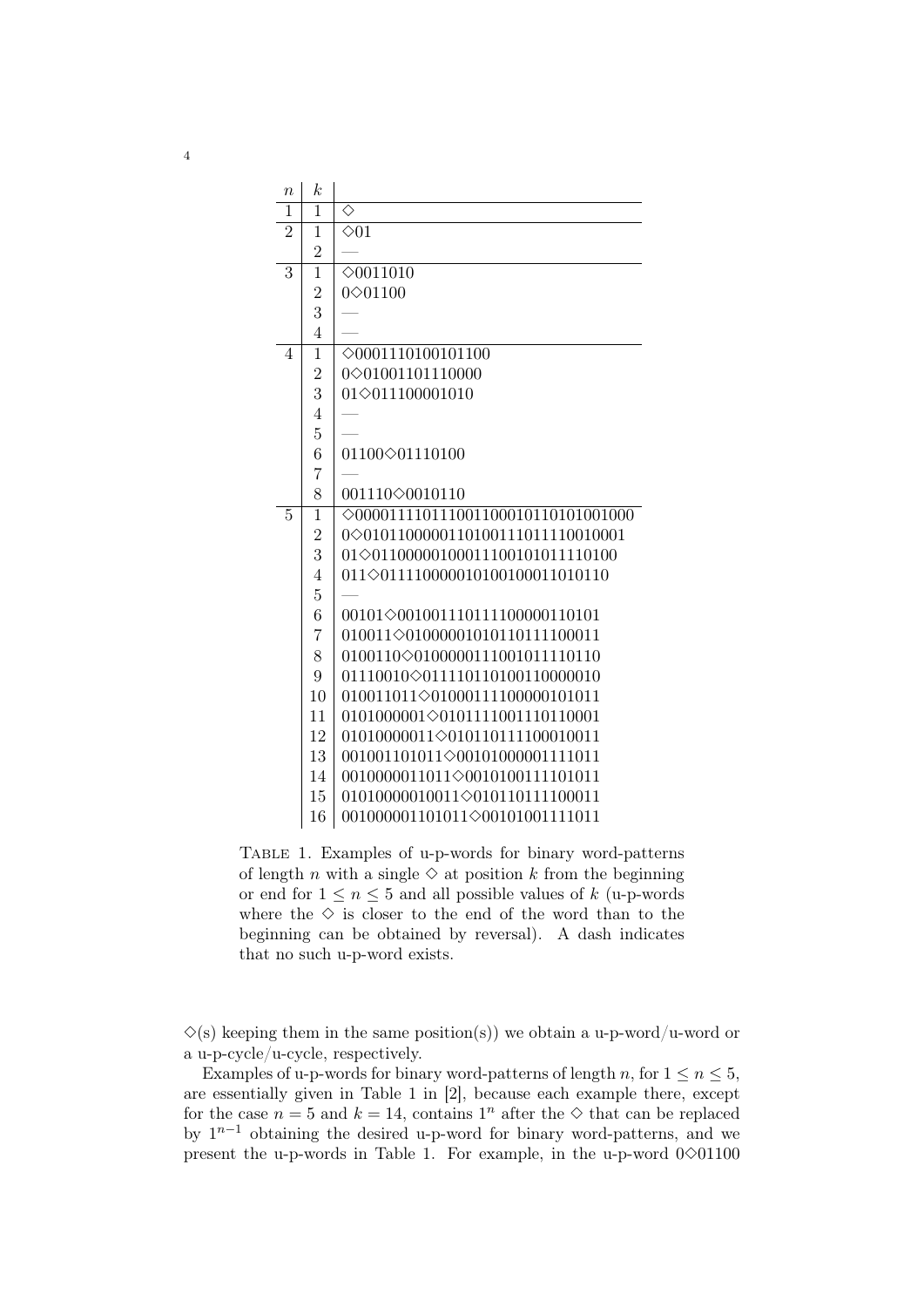| $\boldsymbol{n}$ | $k_{\parallel}$ | Binary set partitions                  | 2-set partitions                       |
|------------------|-----------------|----------------------------------------|----------------------------------------|
| $\mathbf{1}$     | 1               | ◇                                      |                                        |
| $\overline{2}$   | 1               | $\Diamond$ 1                           |                                        |
| 3                | 1               | $\Diamond 1121$ (Thm. 5)               | $\Diamond$ 122 (Thm. 12)               |
|                  | $\overline{2}$  |                                        |                                        |
| 4                | 1               | $\Diamond 111212211$ (Thm. 5)          | $\Diamond$ 12111221 (Thm. 12)          |
|                  | 2               | $-$ (Comp.)                            | $1 \diamond 221211$ (Thm. 14)          |
|                  | 3               | $-$ (Comp.)                            | $-$ (Comp.)                            |
|                  | 4               | 112 $\Diamond$ 221 (Comp.)             | N/A                                    |
| 5                |                 | $\Diamond$ 111121112212122111 (Thm. 5) | $\Diamond$ 12122111121112212 (Thm. 12) |
|                  | 2               | $1 \diamond 2112121111122212$ (Thm. 8) | $1 \diamond 221111211212111$ (Thm. 14) |
|                  | 3               | $11 \diamond 11212111221111$ (Comp.)   | $12 \diamond 2111121122121$ (Comp.)    |
|                  | 4               | $-$ (Comp.)                            | $-$ (Comp.)                            |
|                  | 5               | — $(Thm. 7)$                           | — (Thm. 13)                            |
|                  | 6               | $-$ (Comp.)                            | $-$ (Comp.)                            |
|                  |                 | $-$ (Comp.)                            | 112212 $\diamond$ 2211121 (Comp.)      |
|                  | 8               | $-$ (Comp.)                            | N/A                                    |

Table 2. Examples of u-p-words for binary set partitions and 2-set partitions of  $\{1, 2, \ldots, n\}$  for  $1 \leq n \leq 5$ . "Comp." stands for "obtained by computer", and "—" stands for no such u-p-word exists.  $\diamond$  is considered only in position k where k is less than or equal to the half of the respective u-p-word, because the reverse of a u-p-word gives a u-p-word.

from Table 1 (the case of  $n = 3$  and  $k = 2$ ) 0 $\Diamond$ 0 covers the word-patterns 000 and 010,  $\diamond$ 01 covers 001 and 101, and the word-patterns 011, 110 and 100 are also covered (note that 111 is not a word-pattern). Using computer, we also found a u-p-word for binary patterns in the case of  $n = 5$  and  $k = 14$ . which is not provided by [2] but can be found in Table 1. On the other hand, examples of u-p-words for binary set partitions and 2-set partitions for  $1 \leq n \leq 5$  are given in Table 2 along with references to the respective general theorems. Moreover, in Table 3 we give examples of u-p-words for binary set partitions and 2-set partitions in the case of  $n = 6$ .

1.2. Strong connectivity versus connectivity in a balanced directed graph. In a balanced directed finite graph G without isolated vertices the condition to be strongly connected (to have a directed path from any node to any other node) is equivalent to the condition to be connected (to have an undirected path from any node to any other node). The forward direction is trivial. For the backward direction, suppose x and y are two vertices in  $G$ and we want to prove the existence of a directed path from  $x$  to  $y$ .

Since  $x$  is not isolated, there exists an edge coming out from it. We start our directed walk following this edge. Because the graph is balanced, whenever we come to a vertex, we always can go out from it and continue our walk. If on our way we will meet  $y$ , we are done. Otherwise, eventually we will be stack at x. Suppose our walk visited a set of vertices  $V_1$  and the set of edges  $E_1$  in G. Since G is connected, there must exist a vertex  $v \notin V_1$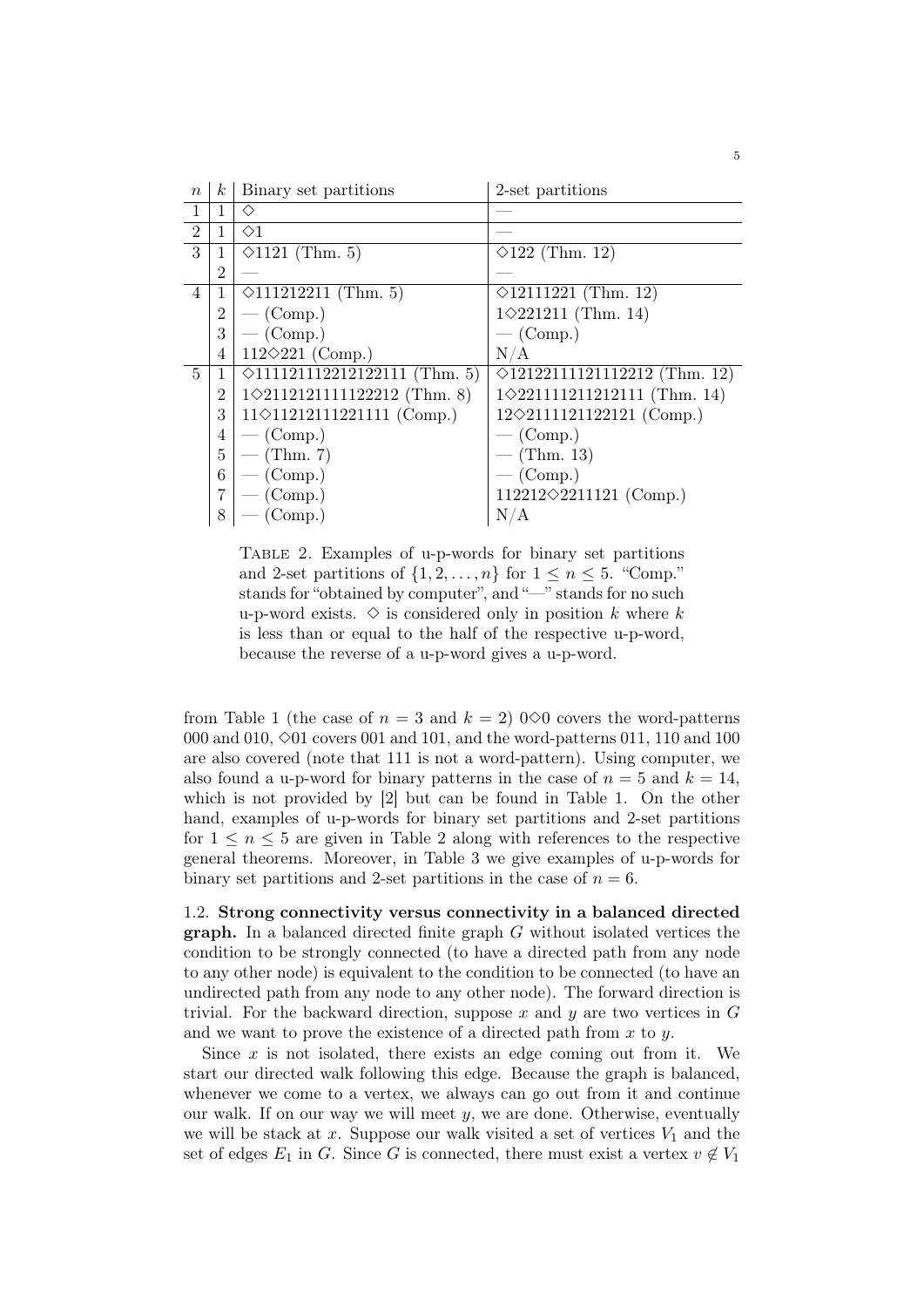| $\overline{n}$ | k                | Binary set partitions (resp., 2-set partitions)    |
|----------------|------------------|----------------------------------------------------|
| 6              | 1                | exists by Thm $5$ (resp., Thm. 12)                 |
|                | $\boldsymbol{2}$ | exists by Thm $8$ (resp., Thm. 14)                 |
|                | $\overline{3}$   | $12 \diamond 1211221111112111122212121112212$      |
|                | 4                | 112<br><br>012112121221111111212222111221          |
|                | $\overline{5}$   | 1112<br>>111212122112112122211111122               |
|                | 6                | does not exist by Thm $7$ (resp., Thm. 13)         |
|                | $\overline{7}$   | 121112 $\diamond$ 1211111112121221122221112        |
|                | 8                | 1111221◇11112111222121211211221                    |
|                |                  | $(resp., 1112112\diamond 1112121222111112212112)$  |
|                | 9                | 11112112<2222111221121112121221                    |
|                |                  | $(resp., 11112112\diamond 111122121112221212112)$  |
|                | 10               | $111121112\diamond 222211211212122112221$          |
|                |                  | $(resp., 111121221 \diamond 22221112212121112112)$ |
|                | 11               | 1111211221◇11112221212112111221                    |
|                |                  | $(resp., 1111221121\diamond 2222122211121212212)$  |
|                | 12               | 11112111221◇1111222121211211221                    |
|                |                  | $(resp., 11112121221\diamond 222211122121112112)$  |
|                | 13               | $111121121112\diamond 222211212122112221$          |
|                |                  | $(resp., 111121212212\diamond 11112221222112212)$  |
|                | 14               | $1111211221112\diamond 222211212122212221$         |
|                |                  | $(resp., 1111212221221\diamond 2222111221212112)$  |
|                | 15               | 11112112111221◇1111222121211221                    |
|                |                  | $(resp., 11112111221121\diamond 222211121212212)$  |
|                | 16               | $111121112121221 \diamond 111122211221221$         |
|                |                  | $(\text{resp.}, \text{N/A})$                       |

Table 3. Examples of u-p-words for binary set partitions and 2-set partitions of  $\{1, 2, \ldots, 6\}$  found by computer. Replacing 111111 by 11111 in each u-p-word for  $k = 3, 4, 5, 7$ gives respective examples of u-p-words for 2-set partitions.  $\diamond$ is considered only in position  $k$  where  $k$  is less than or equal to the half of the respective u-p-word, because the reverse of a u-p-word gives a u-p-word.

connected to a vertex  $v_1 \in V_1$ , and the directed edge between v and  $v_1$  is not in  $E_1$ . If  $v_1 \to v$  is an edge in G, then we begin a new walk over non-visited edges from this edge, and either we will meet  $y$ , or we will eventually get stack in  $v_1$ , thus enlarging the sets  $V_1$  and  $E_1$ . If  $v \to v_1$  is an edge in G, then because  $v_1$  is balanced, there must exist  $v_1 \to v'_1 \notin E_1$  for  $v'_1 \notin V_1$ . We can start a walk with the edge  $v_1 \rightarrow v'_1$ , and again, either we will meet y, or we will eventually get stack in  $v_1$ , thus enlarging the sets  $V_1$  and  $E_1$ . Repeating this argument, if necessary, because  $G$  is finite, we will eventually reach  $y$ , thus establishing a directed path from  $x$  to  $y$  via a standard argument in this context, which we omit here.

1.3. Organization of the paper. This paper is organised as follows. U-pwords in the context of binary word-patterns, binary set partitions and 2-set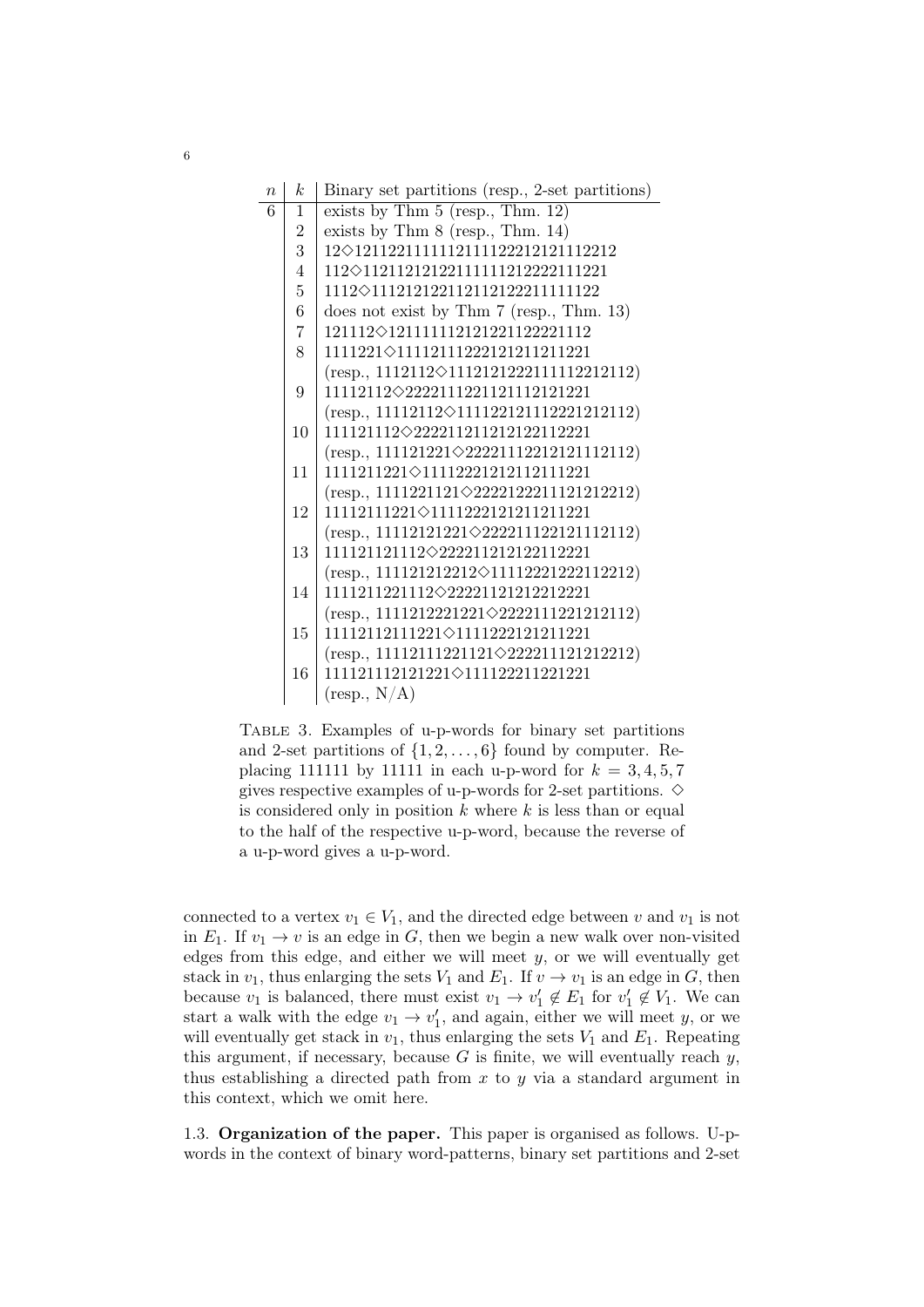partitions are considered in Sections 2.1, 2.2 and 2.3, respectively. Note that even though often very similar, the theory of u-p-words for binary set partitions is not equivalent to the theory of u-p-words for 2-set partitions (e.g. for  $n = 2$ ,  $\Diamond$ 1 is a u-p-word for binary set partitions, while no u-pword for 2-set partitions exists in this case). U-p-words in the context of non-binary word-patterns and non-binary set partitions are considered for the "context-free" and "context-dependent" cases in Sections 3.1 and 3.2, respectively. In Section 4, we provide concluding remarks.

# 2. Binary word-patterns, binary set partitions and 2-set **PARTITIONS**

2.1. Binary word-patterns. The following theorem is a particular case of Theorem 18 given below.

Theorem 1. U-p-words for binary word-patterns of length n exist for any  $n > 1$ .

*Proof.* Let u be a u-p-word for words given in [2]. Observe that u cannot have the  $\diamond$  be involved in covering both  $0^n$  and  $1^n$ . Indeed, if that were the case, then it is clear that we must have  $0^{n-1} \diamond 1^{n-1}$ , or the reverse of it as a factor in u. But it is not possible because in this case  $0^{n-2}11$  would be covered twice. Thus, either  $0^n$ , or  $1^n$ , is a factor in u. By applying the complement, if necessary, we can assume that  $1^n$  is a factor in u. But then, removing one 1 in  $1^n$ , we obtain a u-p-word for word-patterns.

Remark 2. Unfortunately, we cannot make any claims for the converse direction, namely, if existence of a u-p-word for binary word-patterns implies existence of a u-p-word for binary words considered in [2]. Indeed, our u-pword can potentially be of the form  $\cdots 01^{i} \otimes 1^{n-2-i}0 \cdots$  (not covering  $1^{n}$ ), and then there is no place in such a u-p-word to insert a 1 to cover  $1^n$ .

For  $n = 2, 1$  is a u-p-word for word patterns with the single  $\diamond$  in position 2, while no u-p-word for words of length n with the single  $\diamond$  in position n exists [2]. Thus, the non-existence results in [2] do not automatically imply the respective non-existence results for word-patterns. So, the following theorem needs justification.

Theorem 3. No u-p-word for binary word-patterns of length n exists with the single  $\Diamond$  in position n for  $n \geq 3$ .

*Proof.* Suppose  $u = *^{n-1} \Diamond u_1 u_2 \cdots u_{n-1} u_n \cdots$  is a u-p-word with the  $\Diamond$  in position n (here we used that  $n \geq 3$ , so there are at least n letters to the right of the  $\diamond$ ). First, note that  $u_1 \cdots u_{n-1} \neq 1^{n-1}$  because we deal with word-patterns so u does not cover  $1^n$ . This implies that  $u_1 \cdots u_{n-1}$  must appear twice in u in order to cover both  $u_1 \cdots u_{n-1}u_n$  and  $u_1 \cdots u_{n-1}u_n$ . But then, the second copy of  $u_1 \cdots u_{n-1}$  must be at the very beginning of u, or otherwise,  $0u_1 \cdots u_{n-1}$  or  $1u_1 \cdots u_{n-1}$  is covered twice. Thus,

$$
u = u_1 u_2 \cdots u_{n-1} \Diamond u_1 u_2 \cdots u_{n-1} u_n \cdots
$$

resulting in  $u_1 \cdots u_n$  be covered twice; contradiction.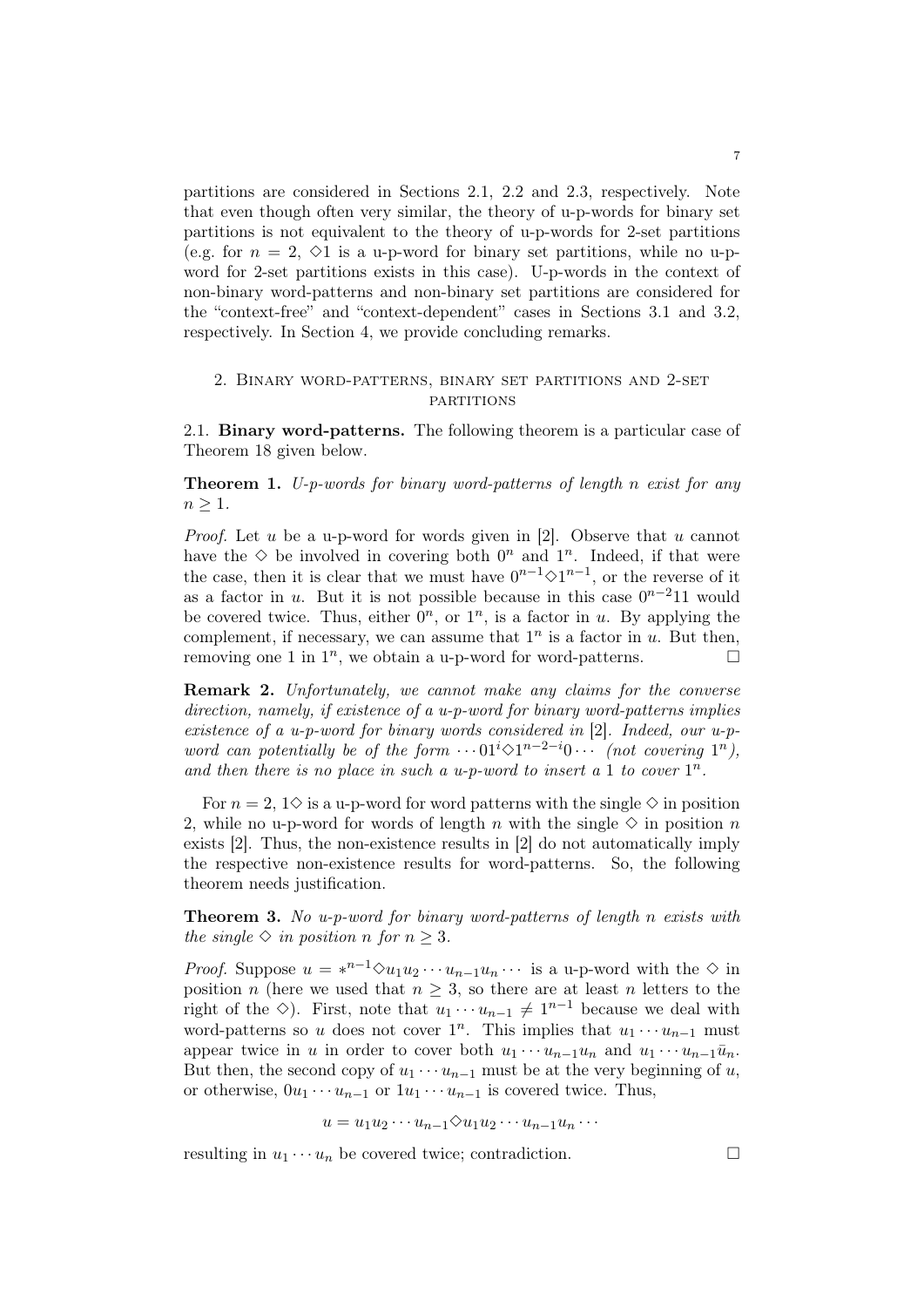Actually, arguing as in the proof of Theorem 1, any u-p-word or u-p-cycle in [2] for binary words with any number of  $\Diamond$ s that contains  $0^n$ , or  $1^n$ , can be turned into a u-p-word or u-p-cycle, respectively, for binary word-patterns (which extends Theorem 1 to more than one  $\Diamond$ s).

**Remark 4.** Looking at Table 2 in [2], we see that at least for two  $\Diamond s$ , there always seems to exist u-p-words for words having  $1^n$  as a factor, so that up-words for binary word-patterns with two  $\Diamond s$  should always exist. However, the general construction for two  $\Diamond s$  in [2], namely, the one beginning with  $\Diamond 0^{n-1}1^{n-2}\Diamond 10^{n-2}$ , is not of help to us, because both  $0^n$  and  $1^n$  are covered involving  $\diamond$ s.

**Problem 1.** Do we have the equivalence of the theory of u-p-words for binary words of length n in [2] with our theory of u-p-words for binary word-patterns of length n for  $n \geq 3$ ?

2.2. Binary set partitions. The theory of u-p-words for binary set partitions is not equivalent to the theory of u-p-words for word-patterns. For example, an analogue of Theorem 3 does not hold for set partitions as for  $n = 4$ , 112 $\Diamond$ 221 is a u-p-word for set partitions. However, letting  $n \geq 5$ , we do obtain an analogue of Theorem 3 (see Theorem 7). Also, some other properties are shared, like beginning with a single  $\Diamond$ . The following theorem is a particular case of Theorem 19, so we omit its proof.

**Theorem 5.** Let  $n \geq 1$ . In the case of a single  $\diamond$ , there exists a u-p-word for binary set partitions of  $\{1, 2, ..., n\}$  that for  $n \geq 3$  begins with  $\Diamond 1^{n-1}2$ .

The following lemma gives a structural property of a u-p-word with a single  $\diamond$  for binary set partitions and 2-set partitions.

**Lemma 6.** Let u be a u-p-word either for binary set partitions, or for  $2$ -set partitions of  $\{1, 2, \ldots, n\}$  with a single  $\diamond$  in position i such that there are at least n letters in u to the right of  $\Diamond$ . If  $2 \leq i \leq n$  then

 $u = u_1 u_2 \cdots u_{i-1} \Diamond u_1 u_2 \cdots u_n \cdots \text{ or } u = \bar{u}_1 \bar{u}_2 \cdots \bar{u}_{i-1} \Diamond u_1 u_2 \cdots u_n \cdots$ If  $i > n$  then

 $u = u_1u_2\cdots u_{n-1}\overline{u}_n\cdots\Diamond u_1u_2\cdots u_n\cdots$  or  $u = \bar{u}_1 \bar{u}_2 \cdots \bar{u}_{n-1} u_n \cdots \Diamond u_1 u_2 \cdots u_n \cdots$ 

*Proof.* Suppose  $i \geq 2$  and  $u = *^{i-1} \Diamond u_1 u_2 \cdots u_{n-1} u_n \cdots$  is a u-p-word with the  $\diamond$  in position *i*. In order to cover both of the set partitions  $u_1 \cdots u_{n-1}u_n$ and  $u_1 \cdots u_{n-1} \bar{u}_n$ , u must cover, possibly involving the  $\diamond$ , either one more  $u_1u_2\cdots u_{n-1}$ , or  $\bar{u}_1\bar{u}_2\cdots \bar{u}_{n-1}$  (since  $u_1\cdots u_{n-1}\bar{u}_n$  and  $\bar{u}_1\bar{u}_2\cdots \bar{u}_{n-1}u_n$  are the same partitions). But then, the second coverage of  $u_1 \cdots u_{n-1}$ , or coverage of  $\bar{u}_1\bar{u}_2 \cdots \bar{u}_{n-1}$ , must be at the very beginning of u not to cover twice either  $1u_1 \cdots u_{n-1}$  or  $2u_1 \cdots u_{n-1}$  (since the factor  $u_1 \cdots u_{n-1}$  is preceded by the  $\diamond$  in u). This proves the lemma.

The following theorem is an analogue of Theorem 3 for binary set partitions.

**Theorem 7.** For  $n \geq 5$ , no u-p-word for binary set partitions of  $\{1, 2, \ldots, n\}$ exists with the single  $\Diamond$  in position n.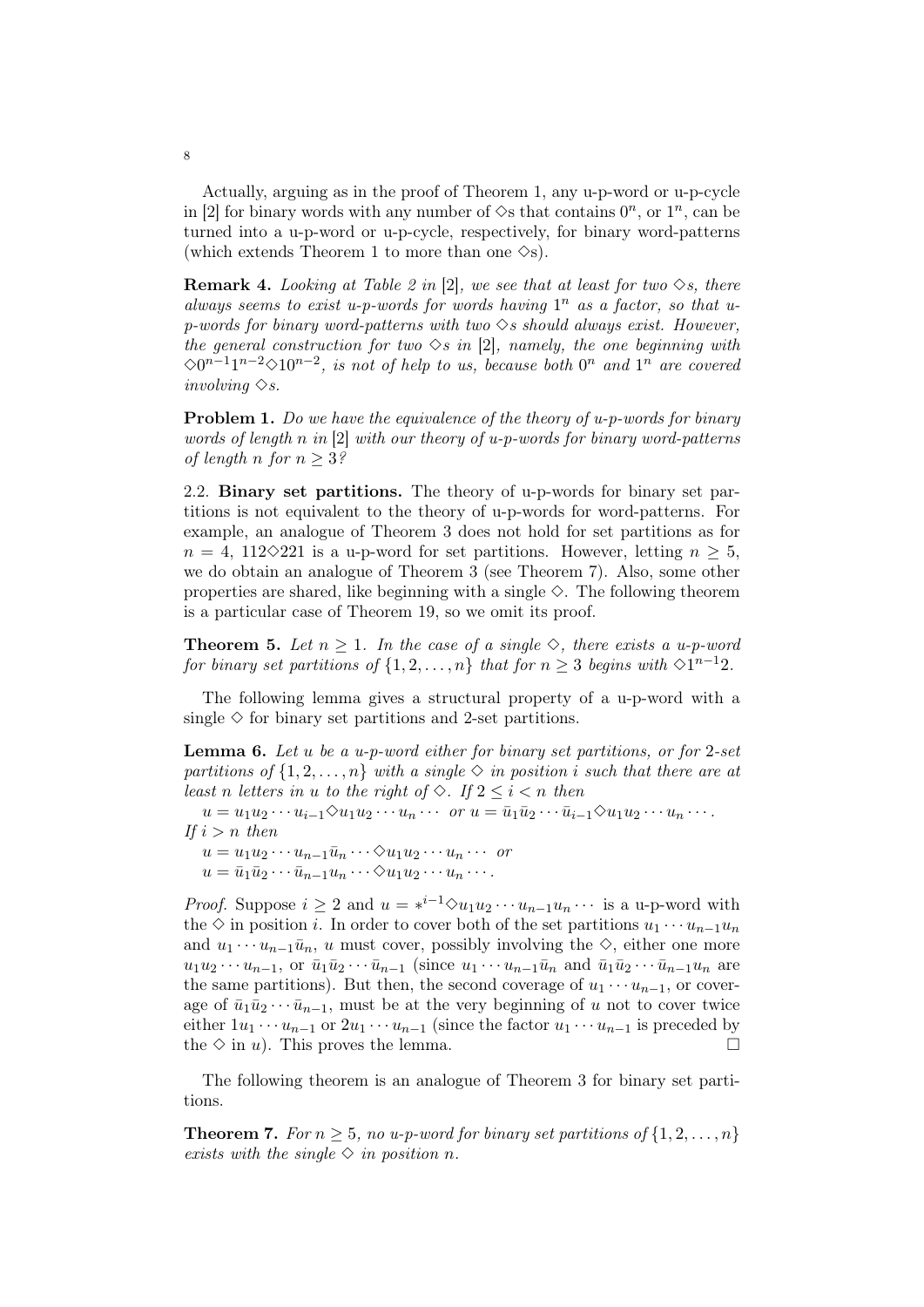

FIGURE 1. To support the proof of Theorem 8

*Proof.* Since  $n \geq 5$ , there are at least n elements to the right of the  $\diamond$  in a u-p-word u in question, assuming it exists, as u must be of length  $2^{n-1} - 1$ in this case. Thus, by Lemma 6 one of the two cases holds:

- $u = u_1 u_2 \cdots u_{n-1} \Diamond u_1 u_2 \cdots u_{n-1} u_n \cdots$  resulting in  $u_1 u_2 \cdots u_n$  be covered twice; contradiction.
- $u = \overline{u}_1 \overline{u}_2 \cdots \overline{u}_{n-1} \Diamond u_1 u_2 \cdots u_{n-1} u_n \cdots$  again resulting in  $u_1 u_2 \cdots u_n$ be covered twice  $(\bar{u}_1\bar{u}_2\cdots\bar{u}_n)$  is the same set partition); contradiction.

Thus, no such u can exist.  $\square$ 

Let  $G_n$  be the *canonical transition graph* of set partitions of  $\{1, 2, \ldots, n\}$ . That is, each vertex of  $G_n$  represents a unique set partition encoded canonically, each set partition is represented by a vertex in  $G_n$ , and there is an edge from  $cf(x_1x_2 \cdots x_n)$  to  $cf(y_1y_2 \cdots y_n)$  if and only if  $cf(x_2x_3 \cdots x_n)$  =  $cf(y_1y_2\cdots y_{n-1})$ . For any set partition  $\pi$  encoded by a word  $w_1w_2\cdots w_n$ , the word "cf( $w_1w_2 \cdots w_{n-1}$ )" is the *signature* of  $\pi$ . The *reduced transition* graph  $\bar{G}_n$  is obtained from  $G_n$  by placing all set partitions with the same signature into the same cluster marked by the signature, and letting the edges in  $\bar{G}_n$  be pointing from  $cf(x_1x_2 \cdots x_n)$  to the cluster with the signature "cf( $x_2x_3 \cdots x_n$ )" for each cf( $x_1x_2 \cdots x_n$ ). We refer to Figure 11 in [3] for drawn  $G_3$  and  $\tilde{G}_3$ .

**Theorem 8.** For  $n \geq 5$  and  $2 \leq i \leq \left\lfloor \frac{n}{2} \right\rfloor$ , there exists a u-p-word with a 2 single  $\diamond$  for 2-set partitions of  $\{1, 2, ..., n\}$  that begins with  $1^{i-1} \diamond 2^{i} 1^{i} \cdots$ .  $\sum_{n=1}$ .

*Proof.* For  $1 \leq j \leq i$ , let  $A_j$  (resp.,  $B_j$ ) denote the cluster in  $\overline{G}_n$  with the signature " $1^{i+1-j}2^i1^i2^i \cdots$ "  $\overbrace{n-1}$ " (resp., " $1^{i-j}2^{i+1}1^i2^i \cdots$ ")  $\overbrace{n}$ ", where  $1^0$  is the empty

word.

None of  $A_j$ s and  $B_j$ s can have a loop (a vertex in a cluster pointing to the same cluster) because  $i \geq 2$ , but clusters with a loop must have one of the signatures " $1^{n-1}$ " or "1212 · · ·". Further note that for  $1 \leq j \leq i-1$ , there is an edge pointing from the vertex  $\underline{1}^{i+1-j}2^i\underline{1}^{i}2^i \cdots$  in  $A_j$  to  $A_{j+1}$ . Also, there is an edge pointing from the vertex  $12^{i}1^{i}2^{i}\cdots$  is  $\overbrace{n}$ in  $A_i$  to  $A_1$ . Similarly, for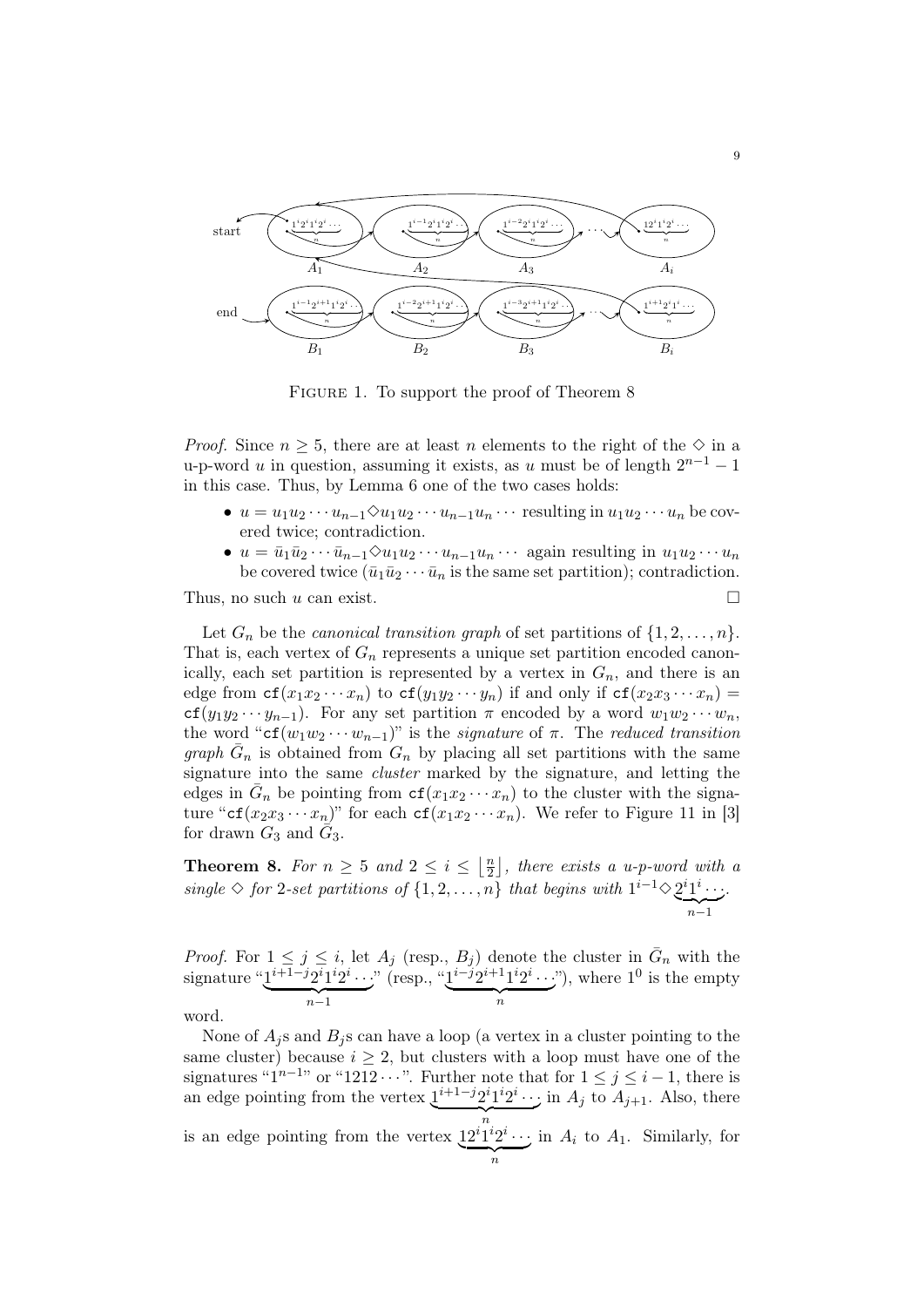$1 \leq j \leq i-1$ , there is an edge pointing from the vertex  $1^{i-j}2^{i+1}1^i2^i$  $\cdot \cdot \cdot$  $\overbrace{n}$ in  $B_j$  to  $B_{j+1}$ . Also, there is an edge pointing from the vertex  $\underline{1}^{i+1}2^i1^i2^i\cdots$  $\overbrace{n}$ in

 $B_i$  to  $B_1$ . See Figure 1 for the respective part of  $\bar{G}_n$ .

Clearly,  $A_i$ s are distinct, and  $B_i$ s are distinct for  $1 \leq j \leq i$ . Moreover, since  $2i \leq n$ , each of  $B_j$ s has the factor of the form  $x^{i+1}$ , but none of  $A_j$ s has such a factor. Thus, all  $A_i$ s and  $B_i$ s are distinct. Finally, note that the vertices presented in Figure 1 are all the words of length  $n$  covered using  $\diamond$  in a p-word that begins with  $1^{i-1} \diamond 2^{i} 1^{i} \cdots$ . Removing all these vertices,  $\sum_{n-1}$  $n-1$ 

together with the edges coming out from them, from  $\bar{G}_n$ , we obtain  $\bar{G}'_n$ which is balanced except the cluster  $A_1$  now has an extra out-degree, and  $B_1$  has an extra in-degree. Since the connectivity of  $\bar{G}_n$  is not affected by the removed vertices and edges (we removed exactly one vertex from each of  $A_j$ s and  $B_j$ s), which is to be proved below, we conclude that  $\bar{G'}_n$  has an Eulerian path starting at the remaining vertex in  $A_1$  and ending at the remaining vertex in  $B_1$ . Such a path gives us a way to extend the p-word beginning with  $1^{i-1} \diamond 2^i 1^i \cdots$ ;  $\sum_{n-1}$  $n-1$ to a desired u-p-word, because immediately to

the right of  $\diamond$  we have a factor matching the signature of  $A_1$ .

To complete the proof, we show that  $\tilde{G}'_n$  is connected (which will be equivalent to strong connectivity of  $\bar{G}'_n$  by Section 1.2). Let us call the partitions/vertices that are covered by using the  $\diamond$  bad, and all other partitions/vertices *good*. Our goal is to show that for any good vertex p, either there is a directed path avoiding bad vertices from  $p$  to the good vertex  $p^* = 1212 \cdots$ , or there is a directed path avoiding bad vertices from the vertex  $p^*$  to  $p$ .

The most generic form of p is  $1^{x_1}2^{y_1}1^{x_2}2^{y_2}\cdots z_{n-2}z_{n-1}z_n$ , where  $x_1 > 0$ and all other  $x_i, y_j \geq 0$  so that if  $x_i = 0$  then  $y_i = 0$  and  $x_j = y_j = 0$ for all  $j > i$ , and if  $y_i = 0$  then, again,  $x_j = y_j = 0$  for all  $j > i$ . The  $z_{n-2}z_{n-1}z_n$  records the last three letters of p. If the vertex  $p' =$  $21^{x_1}2^{y_1}1^{x_2}2^{y_2}\cdots z_{n-2}z_{n-1}$  is good, then there is an edge coming from this vertex to  $p$ 's cluster, and we can obtain a sequence of good vertices by appending to the left 1 and removing  $z_{n-1}$ , then appending to the left 2 and removing  $z_{n-2}$ , etc, until we reach the good vertex  $p^*$  (this uses the property that no bad vertex can contain the factor 121 or 212 since  $i \geq 2$ ). This gives us a directed path from  $p^*$  to p, as desired.

In the worst case scenario, the vertex  $p' = 21^{x_1}2^{y_1}1^{x_2}2^{y_2}\cdots z_{n-2}z_{n-1}$  is bad. We conclude that the canonical form of  $p'$  is either

- (a)  $12^{i+1}1^i2^i \cdots \bar{z}_{n-2} \bar{z}_{n-1}$ , or
- (b)  $12^i 1^i 2^i \cdots \bar{z}_{n-2} \bar{z}_{n-1}$

because only the vertices in the clusters  $A_i$  and  $B_1$  begin with a single 1, where  $\bar{x}$  is the complement of a letter x. If (a) is the case, then p is  $1^{i+1}2^i \cdots z_{n-2}z_{n-1}z_n$ , so we can redefine p' to be obtained from p by appending 1 to the left, so that  $p' = 1^{i+2}2^i \cdots z_{n-2}z_{n-1}$  is good. Appending now 2 to the left and removing  $z_{n-1}$ , then appending 1 to the left and removing  $z_{n-2}$ , etc, will clearly result in a sequence of good vertices leading to  $p^*$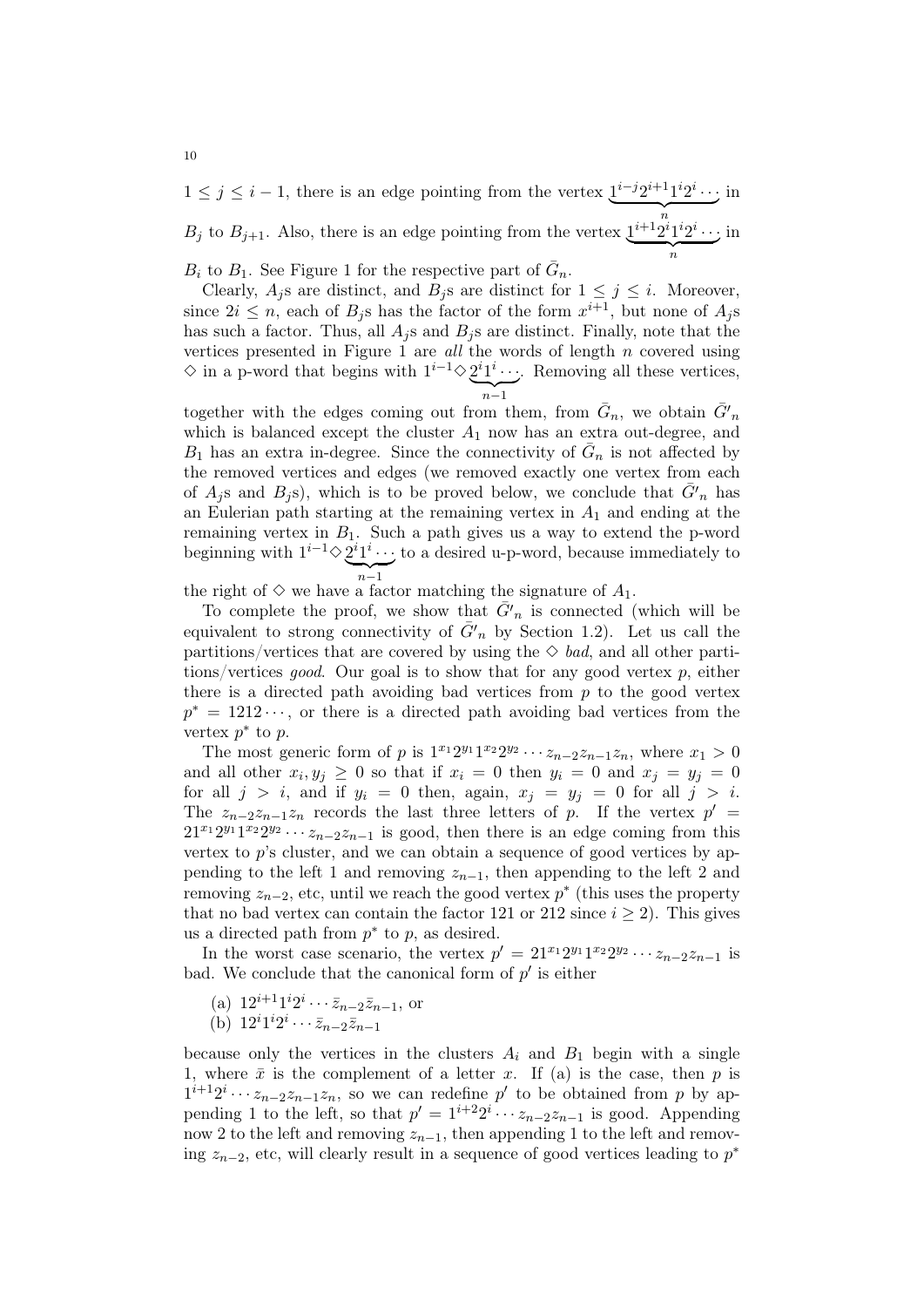(first two steps of the process use the property that no bad vertex contains the factor  $1^{i+2}$  or  $2^{i+2}$ , and the remaining steps use the property that no bad vertex can contain the factor 121 or 212 since  $i \geq 2$ ). This gives us a directed path from  $p^*$  to  $p$ , as desired.

If (b) is the case, then p is  $1^{i}2^{i}1^{i}2^{i}\cdots z_{n-2}z_{n-1}z_{n}$ , so that  $z_{n}$  breaks the pattern using which bad vertices are constructed. We consider the following possible endings of  $p$  and explain how to find a directed path from  $p$  to the vertex  $p^*$  in each of the cases.

- (c)  $p = 1^{i}2^{i}1^{i}2^{i} \cdots 1^{i+1}$ . Consider the following directed path in  $\bar{G}_n$ :  $p \rightarrow 1^{i-1}2^{i}1^{i}2^{i} \cdots 1^{i+2} \rightarrow 1^{i-2}2^{i}1^{i}2^{i} \cdots 1^{i+2}2 \rightarrow z_{1}z_{2}z_{3} \cdots 1^{i+2}21 \rightarrow$  $z_2z_3 \cdots 1^{i+2}212 \to z_3 \cdots 1^{i+2}2121 \to \cdots \to p^*$  where  $z_1z_2z_3$  is an initial factor of the respective vertex. All of the vertices involved are good, which is guaranteed by the presence of  $1^{i+2}$  in the first two steps, and then the presence of 121.
- (d)  $p = 1^{i}2^{i}1^{i}2^{i} \cdots 2^{i+1}$ . Same as (c) but interchanging 1s and 2s.
- (e)  $p = 1^{i}2^{i}1^{i}2^{i} \cdots 12^{x}1$  where  $1 \leq x \leq i$ . In this case, each of the vertices, but possibly  $p$ , in the following path contains 212 and/or 121, so is good:  $p \to 1^{i-1}2^i1^i2^i \cdots 12^x12 \to 1^{i-2}2^i1^i2^i \cdots 12^x121 \to$  $\cdots \rightarrow p^*$ .
- (f)  $p = 1^{i}2^{i}1^{i}2^{i} \cdots 21^{x}2$  where  $1 \leq x < i$ . Same as (e) but interchanging 1s and 2s.

 $\Box$ 

**Remark 9.** It is easy to check that the results of Theorem 8 are not true for the case of  $n = 4$ , because there will be no possibility for such a u-pword to cover the set partition 1111. This happens because 1111 is in the same cluster  $B_2$  as 1112, and 1112 was covered using the  $\diamond$ , so the Eulerian path will never visit  $B_2$  to be able to cover 1111. For  $n \geq 5$ , this is never a problem as  $1 \cdots 1$  is never in one of the clusters  $A_1, \ldots, A_i, B_1, \ldots, B_i$ . Equally important is that, for  $n \geq 5$ , the set partition  $1212 \cdots$  (giving a loop in the reduced transition graph like  $1 \cdot \cdot \cdot 1$  is also never in one of the clusters  $A_1, \ldots, A_i, B_1, \ldots, B_i$ , so the Eulerian path will visit it. Finally, we have used  $\lfloor n/2 \rfloor$  instead of  $\lfloor n/2 \rfloor$  by the same reason: if  $n = 5$ , then  $\lceil n/2 \rceil = 3$ , so choosing  $i = 3$  we obtain that  $1^{i+1}2$  and 11111 are in the same cluster  $B_5$ .

**Theorem 10.** For  $n \geq 6$ , there exists a u-p-word with a single  $\diamond$  for binary set partitions of  $\{1, 2, \ldots, n\}$  that begins with  $12^{n-3} \diamond 12^{n-3}12$ .

*Proof.* It can be checked that  $1222 \diamond 1222121121122121111112222$  is a up-word for binary set partitions in the case  $n = 6$ . Thus, we can assume that  $n \geq 7$ , which is to be used by us when proving the connectivity below.

In our proof we mimic the steps in the proof of Theorem 8, but using Figure 2 instead. It is easy to see that none of the clusters in Figure 2 corresponding to the vertices covered by  $\diamond$  has a loop (whose signature would have to be either  $1^{n-1}$  or  $1212 \cdots$ ), and also the clusters are distinct. Removing all the vertices obtained using  $\diamond$ , together with the edges coming out from them, from the reduced transition graph  $\bar{G}_n$ , we obtain  $\bar{G}'_n$  which is balanced except the cluster with signature " $12^{n-3}1$ " has an extra out-degree, and the cluster with signature " $12^{n-2}1$ " has an extra in-degree. As in the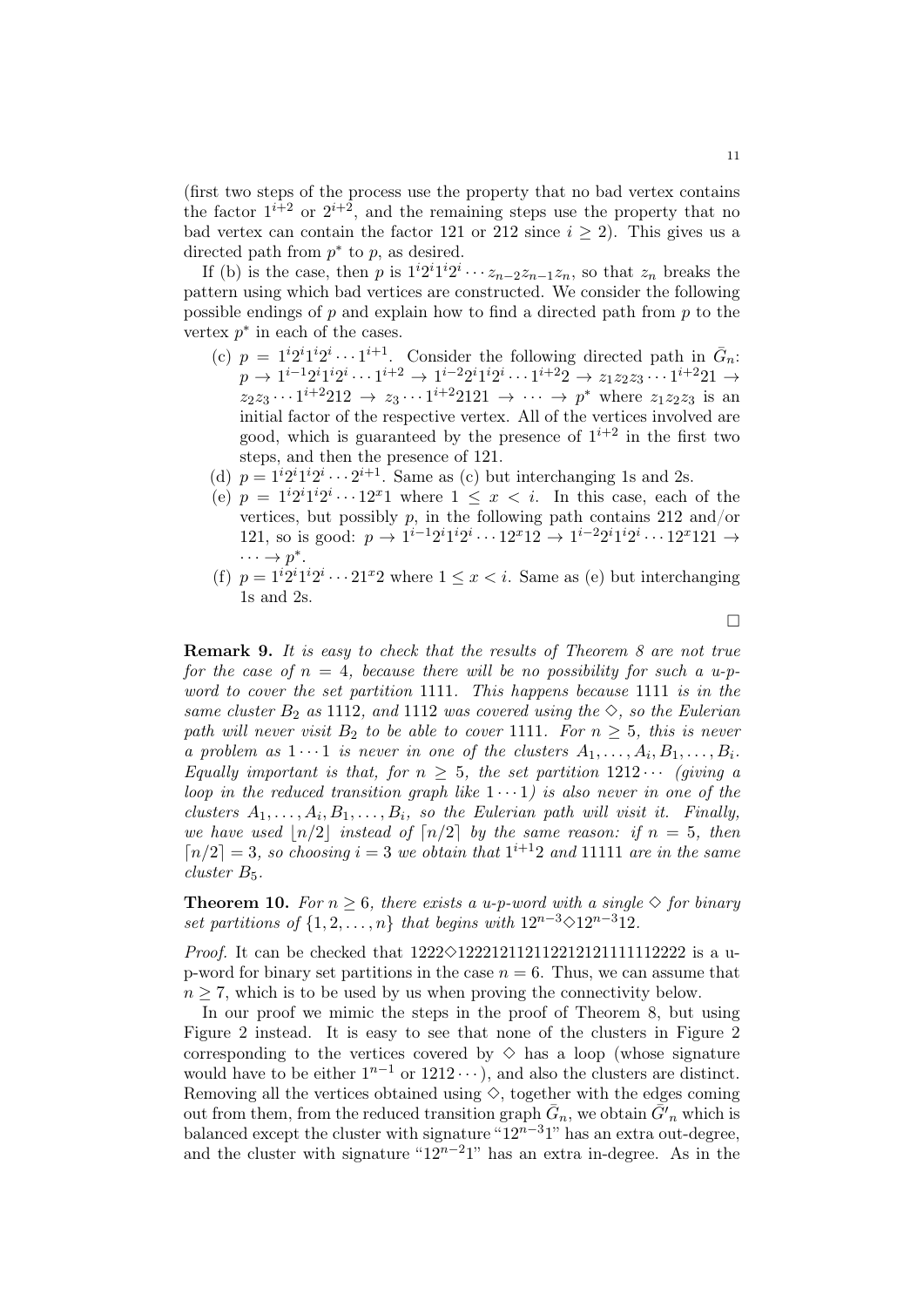proof of Theorem 8, it remains to show that  $\bar{G}'_n$  is connected, which we do in a similar way to Theorem 8 by again introducing "good" (i.e. not covered using  $\Diamond$ ) and "bad" (i.e. covered using  $\Diamond$ ) vertices and showing how to find a directed path from any good vertex p to the good vertex  $p^* = 1212 \cdots$ , or from  $p^*$  to  $p$ .

The most generic form of p is  $1^{x_1}2^{y_1}1^{x_2}2^{y_2}\cdots z_{n-3}z_{n-2}z_{n-1}z_n$ , where  $x_1 >$ 0 and all other  $x_i, y_j \ge 0$  so that if  $x_i = 0$  then  $y_i = 0$  and  $x_j = y_j = 0$ 0 for all  $j > i$ , and if  $y_i = 0$  then, again,  $x_j = y_j = 0$  for all  $j > i$ . The  $z_{n-3}z_{n-2}z_{n-1}z_n$  records the last four letters of p. If the vertex  $p' =$  $21^{x_1}2^{y_1}1^{x_2}2^{y_2}\cdots z_{n-2}z_{n-1}$  is good, then there is an edge coming from this vertex to p's cluster, and we have two subcases to consider depending on whether the vertex  $p'' = 121^{x_1}2^{y_1}1^{x_2}2^{y_2}\cdots z_{n-3}z_{n-2}$  is good or bad (note that there is an edge coming from  $p''$  to the cluster containing  $p'$ .

- If  $p''$  is good, then we can obtain a sequence of good vertices by appending to the left 2 and removing  $z_{n-2}$ , then appending to the left 2 and removing  $z_{n-3}$ , etc, until we reach the good vertex  $p^*$  (this uses the property that no bad vertex can contain the factor 1212 or 2121). This gives us a directed path from  $p^*$  to p, as desired.
- If p'' is bad, then we must have  $p'' = 121^{n-3}2$ , which is the vertex in the last cluster in the bottom row in Figure 2. But then, because  $21^{n-3}22$  is bad, we must have  $p' = 21^{n-3}21$  (p' is assumed to be good and the edge coming from  $p''$  goes to the cluster of  $p'$ ). Further, because  $1^{n-3}211$  is a bad vertex, we must have  $p = 1^{n-3}212$  (p is assumed to be good and the edge coming from  $p'$  goes to the cluster of p). But then it is straightforward to find a directed path from  $p$ to  $p^*$ :

$$
p \to 1^{n-4}2121 \to 1^{n-5}21212 \to \cdots \to p^*
$$

which uses the property that no bad vertex contains 1212 or 2121 as a factor.

If  $p' = 21^{x_1}2^{y_1}1^{x_2}2^{y_2}\cdots z_{n-2}z_{n-1}$  is bad, then  $p'$  is one of the partitions in the set  $\{12^{n-3}11, 2112^{n-3}, 12^{n-2}1, 212^{n-3}1\}$ . We consider four subcases.

(a) If  $p' = 12^{n-3}11$ . Then we must have  $p = 2^{n-3}111$ , because the vertex  $2^{n-3}112$  is bad (p is assumed to be good). But then, taking into account that  $n \geq 7$ , none of the vertices in the following directed path from  $p$  to  $p^*$  is bad:

$$
p \to 2^{n-4}1112 \to 2^{n-5}11121 \to 2^{n-6}111212 \to \cdots \to p^*.
$$

(b) If  $p' = 2112^{n-3}$ , redefine  $p' := 1112^{n-3}$ , which is the other vertex with the property that there is an edge from  $p'$  to the cluster of  $p$ . But then, again taking into account that  $n \geq 7$ , we have the following directed path from  $p^*$  to  $p$  involving only good vertices:

$$
p^* \to \cdots \to 2121112^{n-6} \to 121112^{n-5} \to 21112^{n-4} \to p' \to p.
$$

(c) If  $p' = 12^{n-2}1$ , redefine  $p' := 2^{n-1}1$ , which is the other vertex with the property that there is an edge from  $p'$  to the cluster of  $p$ . In this case we have the following directed path from  $p^*$  to p involving only good vertices:

$$
p^* \to \cdots \to 1212^{n-3} \to 212^{n-2} \to 12^{n-1} \to p' \to p.
$$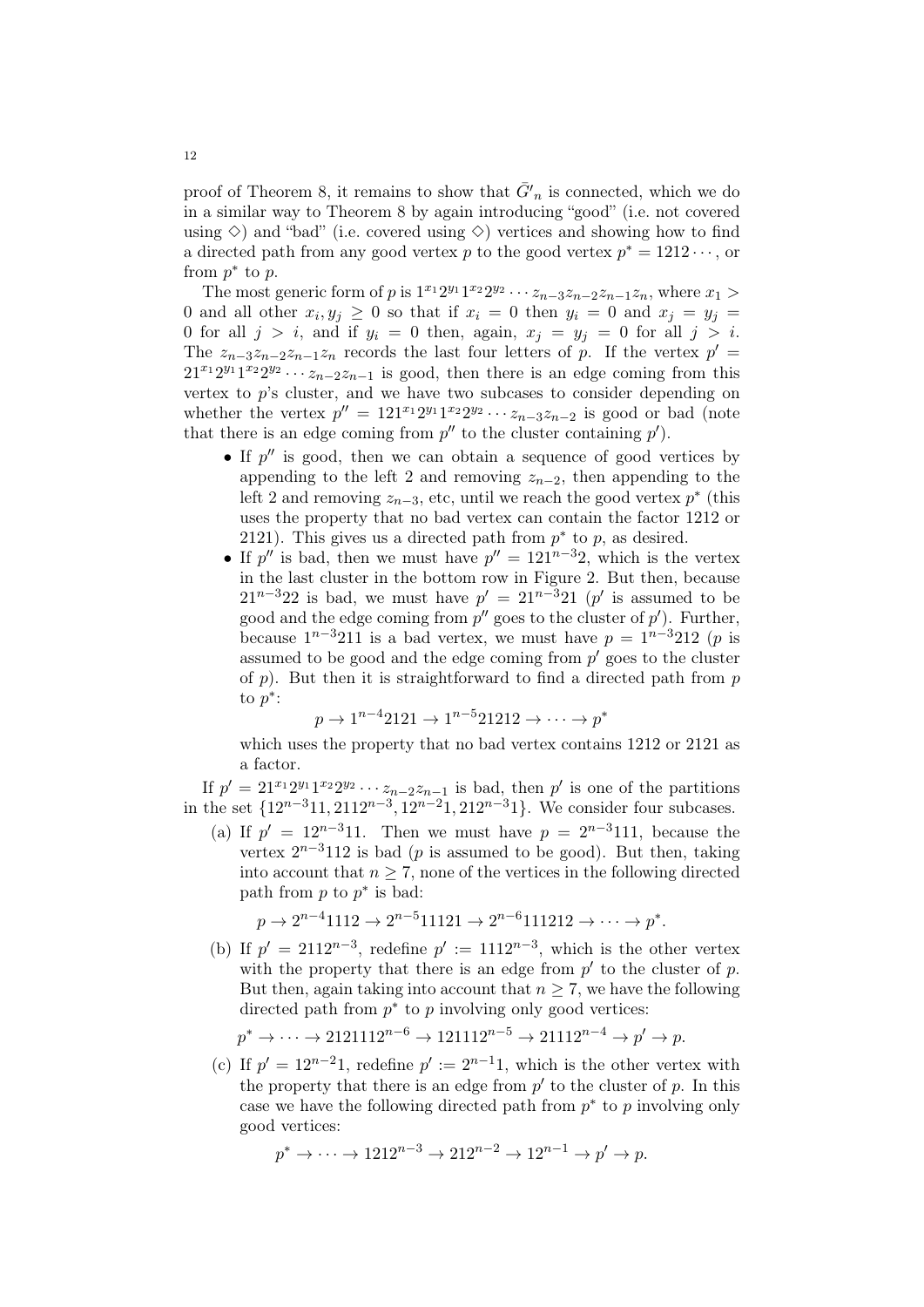

FIGURE 2. To support Theorem 10



FIGURE 3. To support Theorem 12

(d) If  $p' = 212^{n-3}1$ , redefine  $p' := 112^{n-3}1$ , which is the other vertex with the property that there is an edge from  $p'$  to the cluster of  $p$ . Note that the edge coming out from the good vertex  $p'' = 1112^{n-3}$ comes to the cluster of  $p'$ . But in (b) we gave a directed path of good vertices from  $p^*$  to  $p''$  (in (b) the vertex  $1112^{n-3}$  is called  $p'$ ), which gives a desired path from  $p^*$  to p in this case.

The connectivity of  $\bar{G}_n$  is proved, which proves the existence of a u-p-word in question.

**Remark 11.** Note that Theorem 10 is not true for  $n = 5$  because then the  $\Diamond$  will be used to cover the set partition 12211 twice.

To extend the results in Theorems 8 and 10, we provide the following easy to check facts for 2-set partitions:

2.3. 2-set partitions. Recall that 2-set partitions are the same as binary set partitions without the partition of the form  $1 \cdots 1$ .

We have the following counterpart of Theorem 5 for 2-set partitions, where note that clearly no u-p-word for  $n = 1, 2$  exists.

**Theorem 12.** Let  $n \geq 3$ . In the case of a single  $\diamond$ , there exist u-p-words for 2-set partitions of  $\{1, 2, ..., n\}$  that begin with  $\Diamond$ 1<sup>n-2</sup>21 and  $\Diamond$ 1<sup>n-2</sup>22, respectively.

Proof. Note that in both cases of beginning a partial word in the statement of the theorem, the  $\diamond$  covers the set partitions  $1^{n-1}2$  and  $12^{n-2}1$  thus removing two vertices and the respective edges in the reduced transition graph  $\bar{G}_n$ ; see Figure 3 for illustration of the situation. This makes the cluster with the signature " $1^{n-1}$ " isolated. However, we deal with 2-set partitions, so that the vertex  $1^n$  is not to be covered by us anyway. We see that in the graph  $\bar{G}_n$ with the two vertices removed, every cluster is balanced except the cluster with the signature " $1^{n-2}2$ " has one extra out-going edge, and the cluster with the signature  $12^{n-2}$  has one extra in-coming edge. Thus, in such a graph,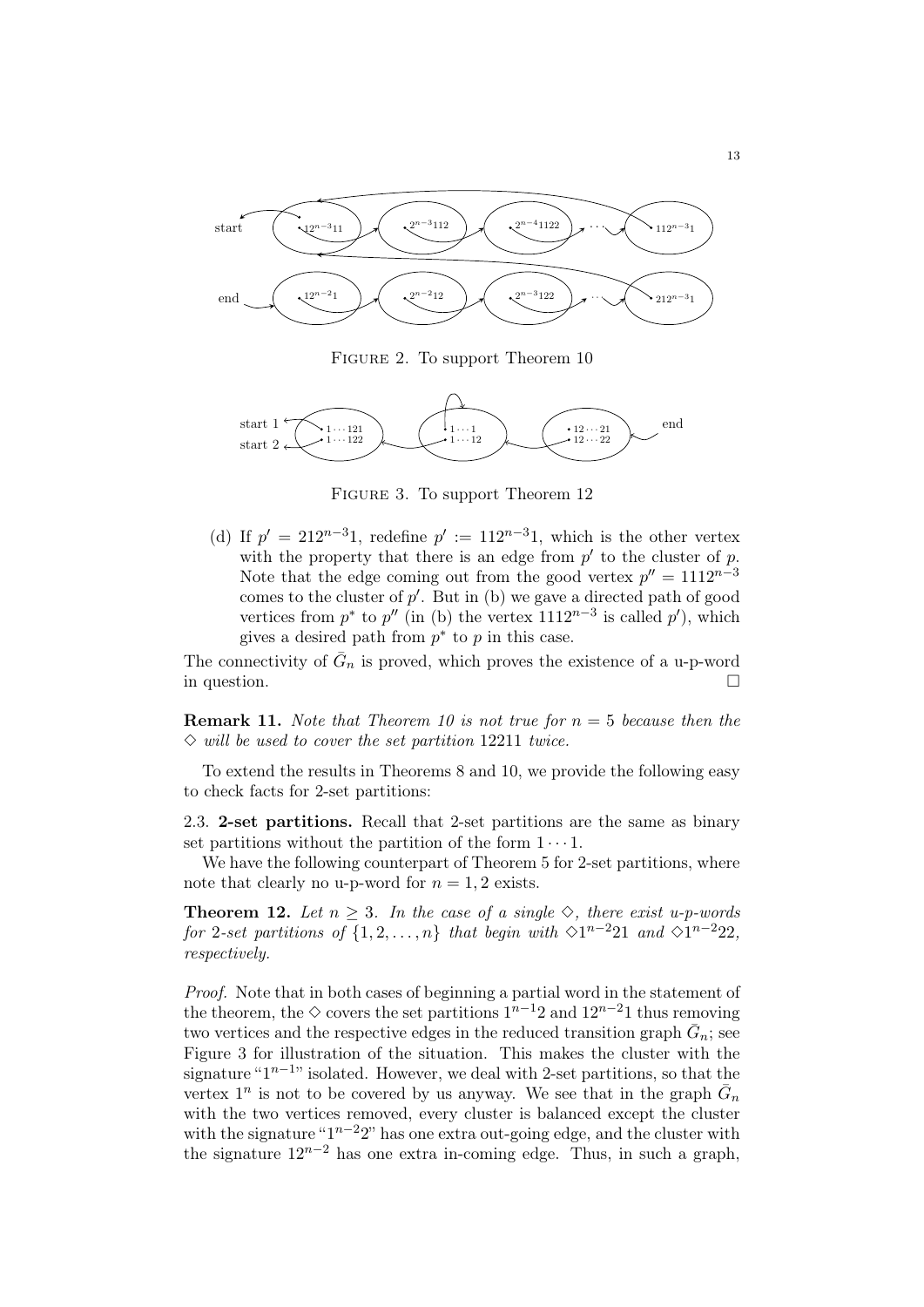an Eulerian path exists giving us the respective u-word for 2-set partitions. Finally, we note that there are two possible choices to begin such a path, as indicated in Figure 3, which gives two desired possibilities to begin the respective u-p-words.

The following theorem is an analogue of Theorem 7, and its proof is identical to the proof of Theorem 7.

**Theorem 13.** For  $n \geq 5$ , no u-p-word for 2-set partitions of  $\{1, 2, ..., n\}$ exists with the single  $\Diamond$  in position n.

For 2-set partitions we have the following counterpart of Theorem 8 where the only difference is  $n \geq 5$  instead of  $n \geq 4$ .

**Theorem 14.** For  $n \geq 4$  and  $2 \leq i \leq \left\lfloor \frac{n}{2} \right\rfloor$ , there exists a u-p-word with a 2 single  $\diamond$  for 2-set partitions of  $\{1, 2, ..., n\}$  that begins with  $1^{i-1} \diamond 2^{i} 1^{i} \cdots$ .  $\sum_{n=1}$ .

*Proof.* Note that for  $n = 4$ , the p-word 1◇221211 is universal. Assuming  $n > 5$  we can literally follow all arguments in the proof of Theorem 8 to obtain the desired result, because the presence/absence of the set partition  $1<sup>n</sup>$  does not play any role based on Remark 9 (also, proving the connectivity of  $\bar{G}'_n$  we do not use  $1^n$ ).  $\qquad \qquad \square$ 

Finally, the presence/absence of the set partition  $1<sup>n</sup>$  does not play any role in the proof of Theorem 10, because  $1<sup>n</sup>$  is never in the same cluster as a set partition covered using the  $\diamond$ , which automatically gives us the following result.

**Theorem 15.** For  $n \geq 6$ , there exists a u-p-word with a single  $\diamond$  for 2-set partitions of  $\{1, 2, \ldots, n\}$  that begins with  $12^{n-3} \diamond 12^{n-3}12$ .

3. Non-binary word-patterns and set partitions

#### 3.1. Non-binary word-patterns and set partitions with a single  $\diamond$ .

**Theorem 16.** No u-p-word exists for word-patterns over  $\{0, 1, \ldots, \alpha - 1\}$ for  $\alpha > 3$ .

*Proof.* A word-pattern of length n can be built on at most n distinct letters. Thus, if  $n < \alpha$ , then letting the  $\diamond$  take the value of  $\alpha - 1$  will definitely result in a non-word pattern being covered. This argument actually works for any number of  $\Diamond$ s in a prospective u-p-word in question.

If  $n \geq \alpha$ , clearly, without loss of generality, we can assume that a u-p-word  $u$  in question is of the form

 $\cdots \Diamond x_1x_2\cdots x_n\cdots$ .

But then,  $\omega = x_1 x_2 \cdots x_{n-1}$  must be a word over  $\{0, 1, \ldots, \alpha - 2\}$  to accommodate the substitution of the  $\diamond$  by  $\alpha - 1$ , so  $\omega$  has at least two distinct letters, and thus it must have at least three possible extensions to the right, say  $\omega x_n$ ,  $\omega a$  and  $\omega b$ . Since  $\omega \Diamond$  cannot be a factor in u (or else, u covers  $\omega x_n$ twice), u must contain at least two more occurrences of  $\omega$ , only one of which can be at the beginning of u. Thus, u must contain a factor  $y\omega$  for some y, which is covered twice (additionally by  $\Diamond \omega$ ); contradiction. No such u can exists.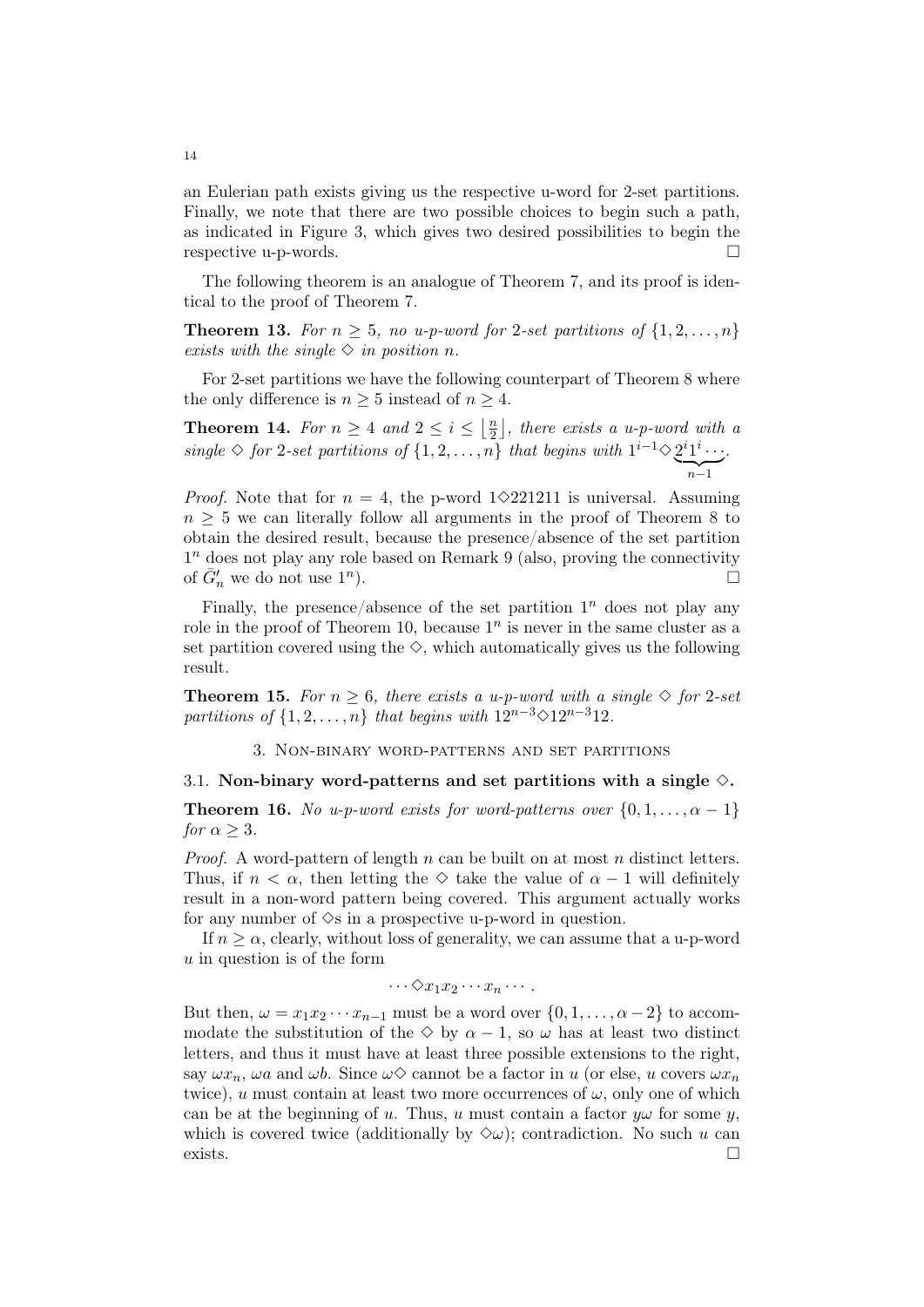Next, we consider set partitions of  $\{1, 2, \ldots, n\}$  having at most n parts for  $n \geq 3$ . It is straightforward to check that  $\Diamond 1222$  is a u-p-word in the case of  $n = 3$ .

**Theorem 17.** No u-p-word with a single  $\Diamond$  for all set partitions of  $\{1, 2, ..., n\}$ exists for  $n > 4$ .

*Proof.* Suppose such a u-p-word u exists. Reading u in the reverse order, if necessary, we can assume that u has a factor  $v = \Diamond x_1 x_2 \cdots x_{n-1}$ . Then the letters in  $x_1x_2 \cdots x_{n-1}$  must be distinct, or else u covers a set partition among  $1x_1x_2 \cdots x_{n-1}, 2x_1x_2 \cdots x_{n-1}, \ldots, nx_1x_2 \cdots x_{n-1}$  twice. Thus, without loss of generality, we can assume that  $v = \Diamond 12 \cdots (n-1)$ . Now, if v is preceded by a letter x in u, that is, if  $v' = x \diamond 12 \cdots (n-2)$  is a factor in u, then x cannot be *n* or  $n-1$  since then v' covers the set partition  $12 \cdots n$  already covered by v. On the other hand, arguing as in the case of v, we see that if  $1 \le x \le n-2$  then v' covers the same set partition twice. Thus, u must begin with v, so that the  $\diamondsuit$  is the leftmost element in u, and we assume that  $u = \Diamond 12 \cdots (n-1)x \cdots$  for some letter x.

Note that v covers the partitions  $12 \cdots n$ ,  $1123 \cdots (n-1)$ ,  $12134 \cdots (n-1)$ ,  $123145 \cdots (n-1), \ldots, 12 \cdots (n-1)1$  (encoded in the canonical form). Among these partitions only two begin with  $12 \cdots (n-1)$ , namely, the first one and the last one. However, since  $n \geq 4$ , there are at least two more partitions. namely,  $12 \cdots (n-1)2$  and  $12 \cdots (n-1)(n-1)$  to be covered by u. Only one of these partitions can be covered by  $12 \cdots (n-1)x$  staying next to the  $\diamond$ . If  $y_1y_2 \cdots y_n$  is a factor of u covering the other partition, and  $yy_1y_2 \cdots y_n$  is a factor of  $u$  for some letter  $y$ , then we obtain a contradiction with the partition  $y_1y_1y_2 \cdots y_{n-1}$  being covered twice (the second time by  $\Diamond 12 \cdots (n-1)$ ). Thus, no such  $u$  can exists.  $\Box$ 

3.2. Context-dependent non-binary word-patterns and set partitions. As we have seen in Section 3.1, usage of a "context-free"  $\diamond$  is not so useful in shortening u-words for word-patterns and set partitions in the nonbinary case. By "context-free" we mean that  $\diamond$  can be substituted by any letter from the available range. This brought us to the idea of introducing a "context-dependent"  $\Diamond$ , which actually allows to shorten u-words in many situations. By "context-dependent" here we mean that if a factor containing  $\Diamond$ s has t distinct letters, then there are  $t + 1$  possible substitutions for such  $\Diamond$ s, which are using one of the letters, or using a different letter (in the context of word-patterns, this letter must be  $m + 1$ , while in the context of set partitions, its value is not important). For example, the u-p-word  $\Diamond$ 1222 for  $n = 3$  discussed in Section 3.1 covers all partitions, namely, 112, 121, 123, 122 and 111, in both senses, while the u-p-word  $\Diamond$ 11213 also covers all the partitions in the context-dependent sense (when  $\diamond$  can only be 1 or 2), but covers twice the partition 122 in the context-free sense (letting the  $\Diamond$  be 2 or 3 yields the same result).

The following two theorems give examples of existence results in the case of word-patterns and set partitions, respectively, when context-dependant  $\Diamond$ s are applied.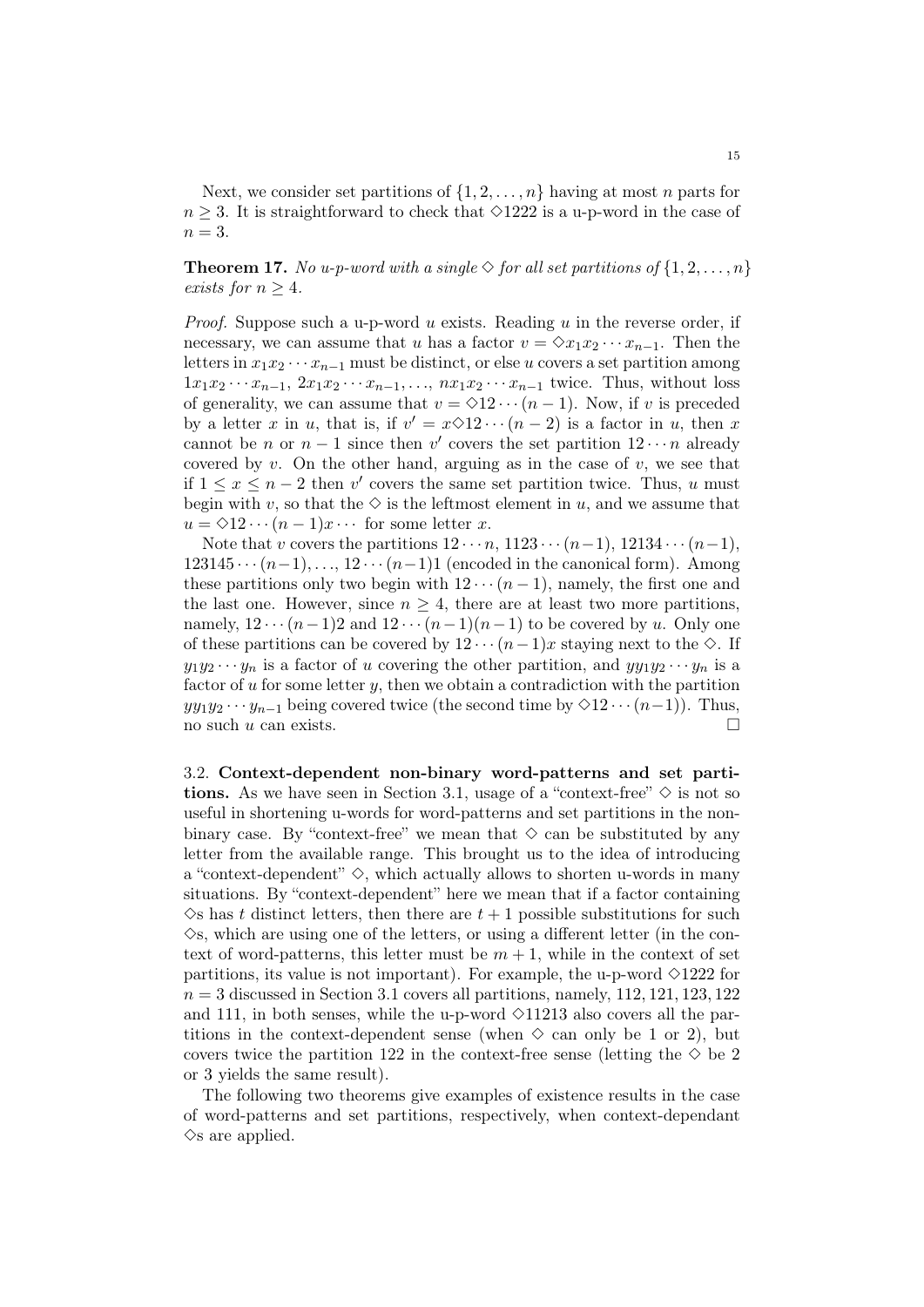

FIGURE 4. Hamiltonian cycle in the proof of Theorem 18

**Theorem 18.** In the case of a single context-dependent  $\diamond$ , there exists a u-p-word for word-patterns over  $\{0, 1, \ldots, \alpha - 1\}$ ,  $\alpha \geq 1$ , of length  $n \geq \alpha$ that begins with  $\Diamond 0^{n-1}1$ .

*Proof.* It is known [1] that there exists a u-cycle for word-patterns of length  $n$ over  $\{0, 1, \ldots, \alpha-1\}$  for any  $\alpha \geq 1$  and  $n \geq \alpha$ . Such a u-cycle corresponds to a Hamiltonian cycle in the respective transition graph (which is an induced subgraph of the de Bruijn graph and is called in [1] the *graph of pattern* overlaps). Such a Hamiltonian cycle, shown schematically in Figure 4, must have the subpath  $10^{n-1} \to 0^n \to 0^{n-1}1$ . But then, if we remove the vertices  $10^{n-1}$  and  $0^n$  from the graph, we would obtain a Hamiltonian path (not cycle!) in it that begins at  $0^{n-1}1$ , follows the original Hamiltonian cycle, and ends at the vertex from which the Hamiltonian cycle got to the removed  $10^{n-1}$ . Such a Hamiltonian path (beginning with  $0^{n-1}$ ), together with the initial factor of  $\Diamond 0^{n-1}$  covering  $10^{n-1}$  and  $0^n$  (recall that  $\Diamond$  is contextdependent), gives the desired u-word.

**Theorem 19.** Let  $n \geq 1$ . In the case of a single context-dependent  $\diamond$ , there exists a u-p-word for all set partitions of  $\{1, 2, ..., n\}$  that for  $n \geq 3$  begins with  $\Diamond 1^{n-1}2$ .

*Proof.* Clearly  $\Diamond$  and  $\Diamond$ 1 are u-p-words for all set partitions of  $\{1\}$  and  $\{1, 2\}$ , respectively. Also, the statement is true for  $n = 3$  by the example  $\Diamond 11213$ given above. Thus, we can assume that  $n \geq 4$ , and thus there exists a u-cycle for all set partitions of  $\{1, 2, \ldots, n\}$  by [3] (no such u-cycle exists for  $n = 3$ ). Such a u-cycle defines a Hamiltonian graph in the respective transition graph. The rest of the proof essentially copies the proof of Theorem 18.

Such a Hamiltonian cycle must have the subpath  $21^{n-1} \rightarrow 1^n \rightarrow 1^{n-1}2$ . But then, if we remove the vertices  $21^{n-1}$  and  $1^n$  from the graph, we would obtain a Hamiltonian path in it that begins at  $1^{n-1}2$ , follows the original Hamiltonian cycle, and ends at the vertex from which the Hamiltonian cycle got to the removed  $21^{n-1}$ . Such a Hamiltonian path (beginning with  $1^{n-1}2$ ), together with the initial factor of  $\Diamond 1^{n-1}$  covering  $21^{n-1}$  and  $1^n$  (recall that  $\diamond$  is context-dependent), gives the desired u-word.

#### 4. Concluding remarks

This paper initiates the study of universal partial words (u-p-words) for word-patterns and (2-)set partitions. One of the most significant ideas we introduce in this paper is usage of context-dependent  $\Diamond$ s in the context of